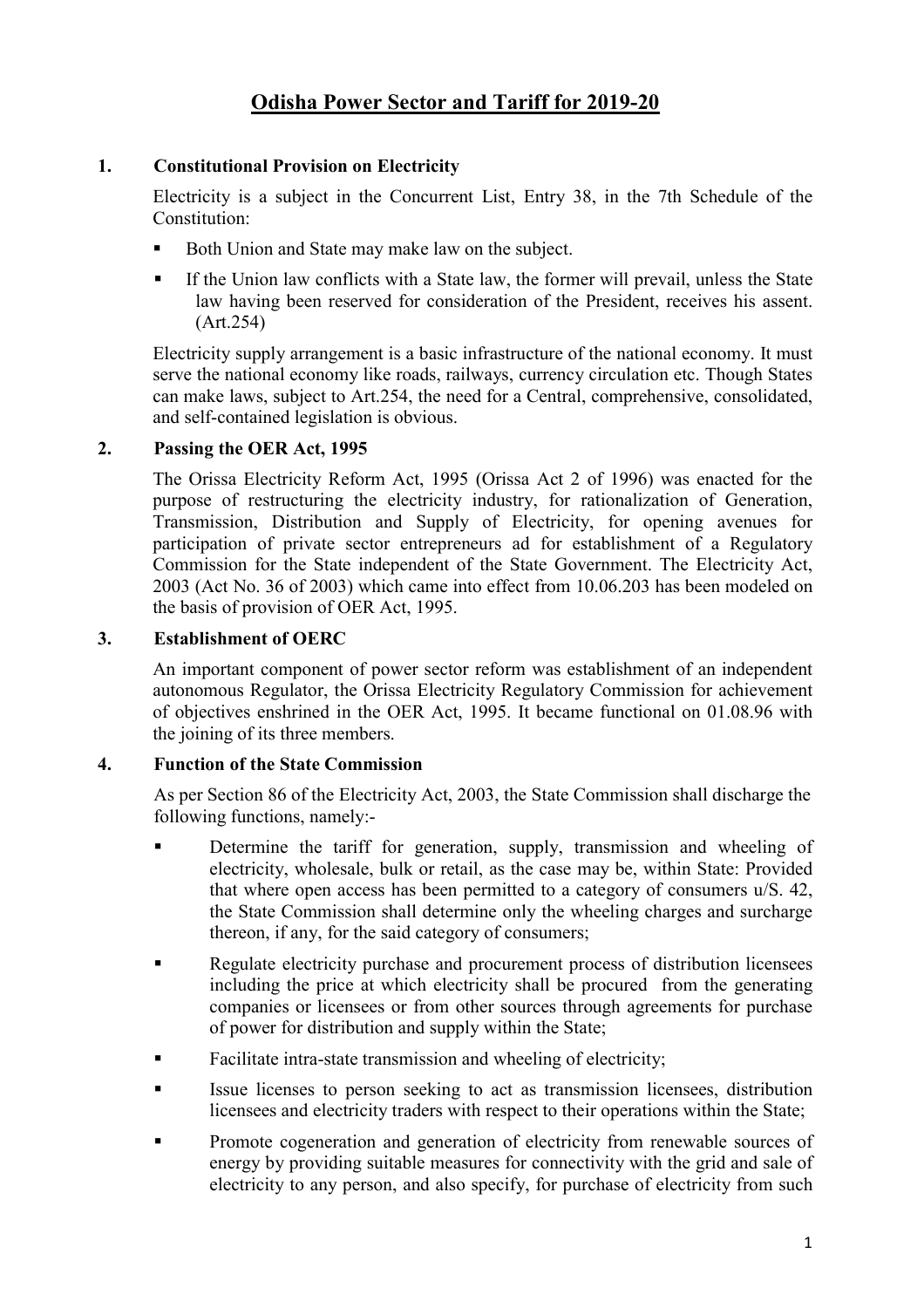sources, a percentage of the total consumption of electricity in the area of a distribution license.

- Adjudicate upon the disputes between the licensees, and generating companies and to refer any dispute for arbitration;
- Levy fee for the purposes of this Act;
- Specify State Grid Code consistent with the Grid Code specified under clause (h) of sub-section (1) of Section 79;
- Specify or enforce standards with respect to quality, continuity and reliability of service by licensees;
- Fix the trading margin in the Intra-State trading of electricity, if considered, necessary; and
- Discharge such other functions as may be assigned to it under this Act.

As per Section 86 (2) of the Electricity Act, 2003, the State Commission shall advise the State Government on all or any of the following matters, namely:-

- Promotion of competition, efficiency and economy in activities of the electricity industry;
- Promotion of investment in electricity industry;
- Reorganization and restructuring of electricity industry in the State;
- Matters concerning generation, transmission, distribution and trading of electricity or any other matter referred to the State Commission by that Government.

S. 86 (3) The State Commission shall ensure transparency while exercising its power and discharging its functions.

S. 86 (4) In discharge of its functions the State Commission shall be guided by the National Electricity Policy , National Electricity Plan and tariff policy published under Sec.<sub>3</sub>.

- All proceedings before the Commission is judicial proceedings (Section 95) within the meaning of Section 193 and 228 of the IPC and Commissions are to be a Civil Court for the purpose of Section 345 and 346 of Cr. PC.
- Direction of the State Government regarding Policy matter (Sec. 108).

## **5. Consumers as on 31.03.2019**

| Table - 1    |             |              |              |                |              |  |  |  |  |  |
|--------------|-------------|--------------|--------------|----------------|--------------|--|--|--|--|--|
|              | <b>CESU</b> | <b>NESCO</b> | <b>WESCO</b> | <b>SOUTHCO</b> | <b>TOTAL</b> |  |  |  |  |  |
| <b>EHT</b>   | 30          | 39           | 34           |                | 118          |  |  |  |  |  |
| <b>HT</b>    | 2173        | 482          | 882          | 392            | 3929         |  |  |  |  |  |
| LT           | 2530201     | 1962795      | 1752524      | 2068172        | 8313692      |  |  |  |  |  |
| <b>Total</b> | 2532404     | 1963316      | 1753440      | 2068579        | 8317739      |  |  |  |  |  |

## **6. Installed Capacity in Odisha as on March,2019 ( 5710 MW)**

State Hydro (OHPC) 2088 MW (Odisha share from Machhkund 60 MW + 2028 MW)

Small Hydro 57 MW

 ------------- Sub total of State Hydro sector **2145 MW**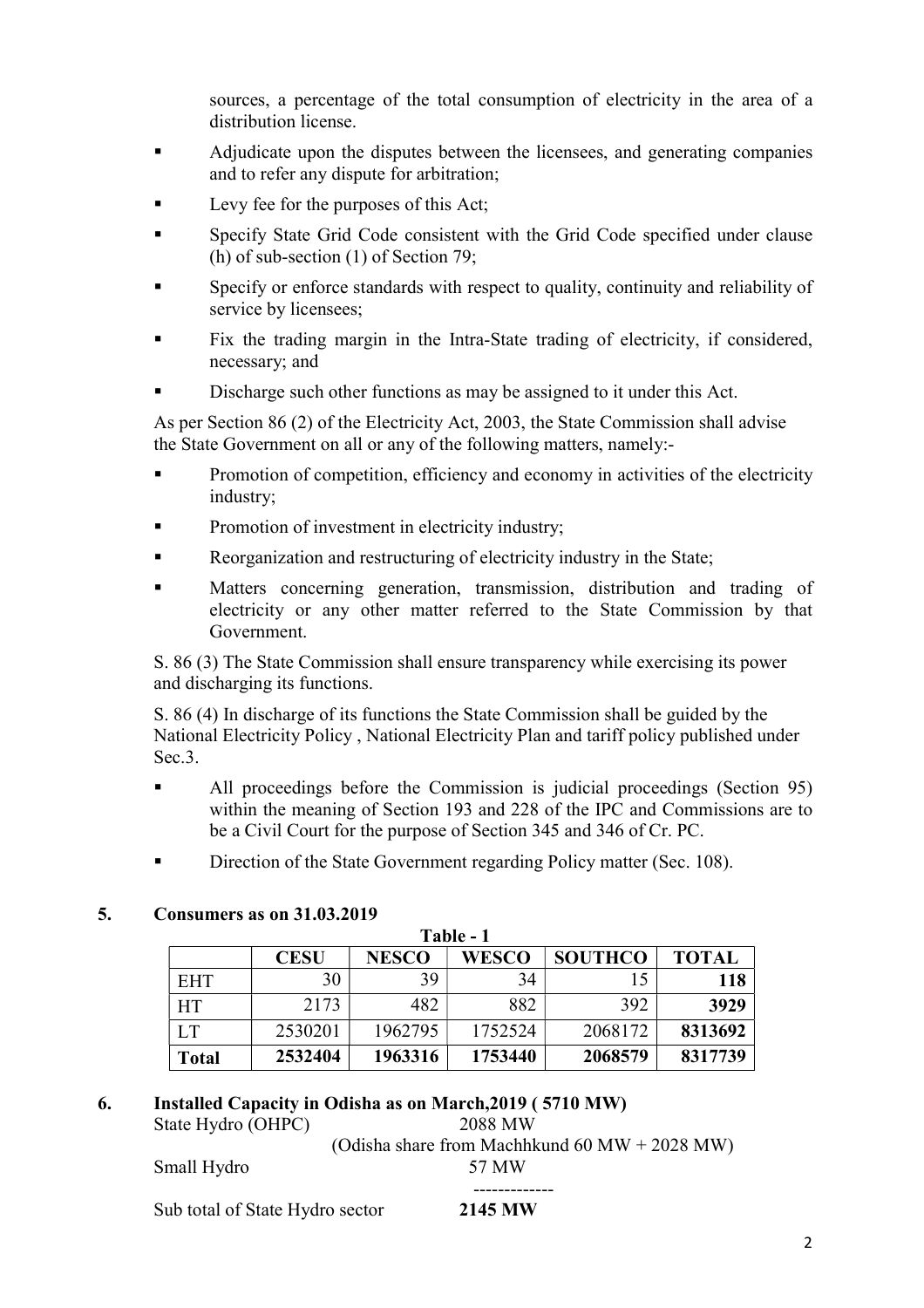| <b>State Thermal Power Stations</b> | 880 MW (Ib thermal OPGC 420 MW+          |
|-------------------------------------|------------------------------------------|
|                                     | Talcher Thermal NTPC 460 MW)             |
| <b>IPPs</b>                         | 1137 MW                                  |
| Solar & Biomass                     | 158 MW (Solar-138MW & Biomass-20MW)      |
| Sub total of State Sector           | 4320 MW                                  |
| Central Sector                      | 1390 MW (Hydro 189 MW + Thermal 1201 MW) |
| <b>Total Capacity</b>               | 5710 MW (Hydro 2334 MW +                 |
|                                     | Thermal $3218MW + Solar &$               |
|                                     | Biomass 158 MW)                          |

# **7. State Demand and Energy Procurement :**

| Table - 2                |             |                     |                               |          |             |                         |                               |                |  |
|--------------------------|-------------|---------------------|-------------------------------|----------|-------------|-------------------------|-------------------------------|----------------|--|
|                          |             | <b>ENERGY (MU)</b>  |                               |          |             | <b>Peak Demand (MW)</b> |                               |                |  |
| Year                     | Requirement | <b>Availability</b> | Suplus $(+)$ /<br>Deficit (-) |          | Requirement | <b>Availability</b>     | Suplus $(+)$ /<br>Deficit (-) |                |  |
| 2010-11                  | 22,506      | 22,449              | $-57$                         | $-0.3\%$ | 3,872       | 3,792                   | $-80$                         | $-2.1\%$       |  |
| 2011-12                  | 23,036      | 22,693              | $-343$                        | $-1.5\%$ | 3,589       | 3,526                   | $-63$                         | $-1.8%$        |  |
| 2012-13                  | 25,155      | 24,320              | $-835$                        | $-3.3\%$ | 3,968       | 3,694                   | $-274$                        | $-6.9\%$       |  |
| 2013-14                  | 24,958      | 24,546              | $-412$                        | $-1.7\%$ | 3,727       | 3,722                   | $-5$                          | $-0.1\%$       |  |
| 2014-15                  | 26,482      | 26,052              | $-430$                        | $-1.6\%$ | 3,920       | 3,892                   | $-28$                         | $-0.7%$        |  |
| 2015-16                  | 26,763      | 26,600              | $-163$                        | $-0.6\%$ | 4,091       | 4,091                   | 0                             | $\theta$       |  |
| 2016-17                  | 26759       | 26756               | $-3$                          | 0.0      | 4012        | 4012                    | $\theta$                      | $\overline{0}$ |  |
| 2017-18                  | 28801       | 28706               | $-95$                         | $-0.3\%$ | 4652        | 4402                    | $-250$                        | $-5.4\%$       |  |
| 2018-19<br>(anticipated) | 29756       | 27829               | $-1927$                       | $-6.5\%$ | 4400        | 4511                    | 111                           | 2.5%           |  |

Source :CEA LGBR

# **8. Distribution: Overall Performance of DISCOMs**

 **(**DISCOMs of Odisha have been privatized since 1999.)

| $Table - 3$                         |                 |                                          |        |                                   |        |                                   |        |  |  |
|-------------------------------------|-----------------|------------------------------------------|--------|-----------------------------------|--------|-----------------------------------|--------|--|--|
|                                     | 1999-00         | 2016-17                                  |        | 2017-18                           |        | 2018-19                           |        |  |  |
|                                     | Actual<br>(Aud) | <b>OERC</b><br><b>Approval</b><br>in ARR | Actual | <b>OERC</b><br>Approval<br>in ARR | Actual | <b>OERC</b><br>Approval<br>in ARR | Actual |  |  |
| A. DISTRIBUTION LOSS (%)            |                 |                                          |        |                                   |        |                                   |        |  |  |
| <b>CESU</b>                         | 44.89%          | 23.00%                                   | 32.57% | 23.00%                            | 31.72% | 23.00%                            | 28.16% |  |  |
| <b>NESCO</b>                        | 43.35%          | 18.35%                                   | 23.50% | 18.35%                            | 22.28% | 18.35%                            | 18.74% |  |  |
| <b>WESCO</b>                        | 44.17%          | 19.60%                                   | 31.63% | 19.60%                            | 25.81% | 19.60%                            | 21.14% |  |  |
| <b>SOUTHCO</b>                      | 41.84%          | 25.50%                                   | 34.46% | 25.50%                            | 32.70% | 25.50%                            | 29.76% |  |  |
| <b>ALL ORISSA</b>                   | 43.91%          | 21.34%                                   | 30.50% | 21.34%                            | 28.03% | 21.32%                            | 24.25% |  |  |
| <b>B. COLLECTION EFFICIENCY (%)</b> |                 |                                          |        |                                   |        |                                   |        |  |  |
| <b>CESU</b>                         | 69.72%          | 99.00%                                   | 96.56% | 99.00%                            | 96.56% | 99.00%                            | 96.75% |  |  |
| <b>NESCO</b>                        | 79.37%          | 99.00%                                   | 96.25% | 99.00%                            | 93.38% | 99.00%                            | 94.10% |  |  |
| <b>WESCO</b>                        | 83.36%          | 99.00%                                   | 93.21% | 99.00%                            | 89.99% | 99.00%                            | 86.30% |  |  |
| <b>SOUTHCO</b>                      | 78.75%          | 99.00%                                   | 90.00% | 99.00%                            | 91.42% | 99.00%                            | 86.95% |  |  |
| <b>ALL ORISSA</b>                   | 77.19%          | 99.00%                                   | 94.73% | 99.00%                            | 93.15% | 99.00%                            | 91.67% |  |  |
| C. AT & C LOSS $(\% )$              |                 |                                          |        |                                   |        |                                   |        |  |  |
| <b>CESU</b>                         | 61.58%          | 23.77%                                   | 34.89% | 23.77%                            | 34.07% | 23.77%                            | 30.49% |  |  |
| <b>NESCO</b>                        | 55.04%          | 19.17%                                   | 26.37% | 19.17%                            | 27.43% | 19.17%                            | 23.53% |  |  |
| <b>WESCO</b>                        | 53.46%          | 20.40%                                   | 36.27% | 20.40%                            | 33.24% | 20.40%                            | 31.94% |  |  |
| <b>SOUTHCO</b>                      | 54.20%          | 26.25%                                   | 41.01% | 26.25%                            | 38.47% | 26.25%                            | 38.93% |  |  |
| <b>ALL ORISSA</b>                   | 56.71%          | 22.13%                                   | 34.16% | 22.13%                            | 32.96% | 22.11%                            | 30.57% |  |  |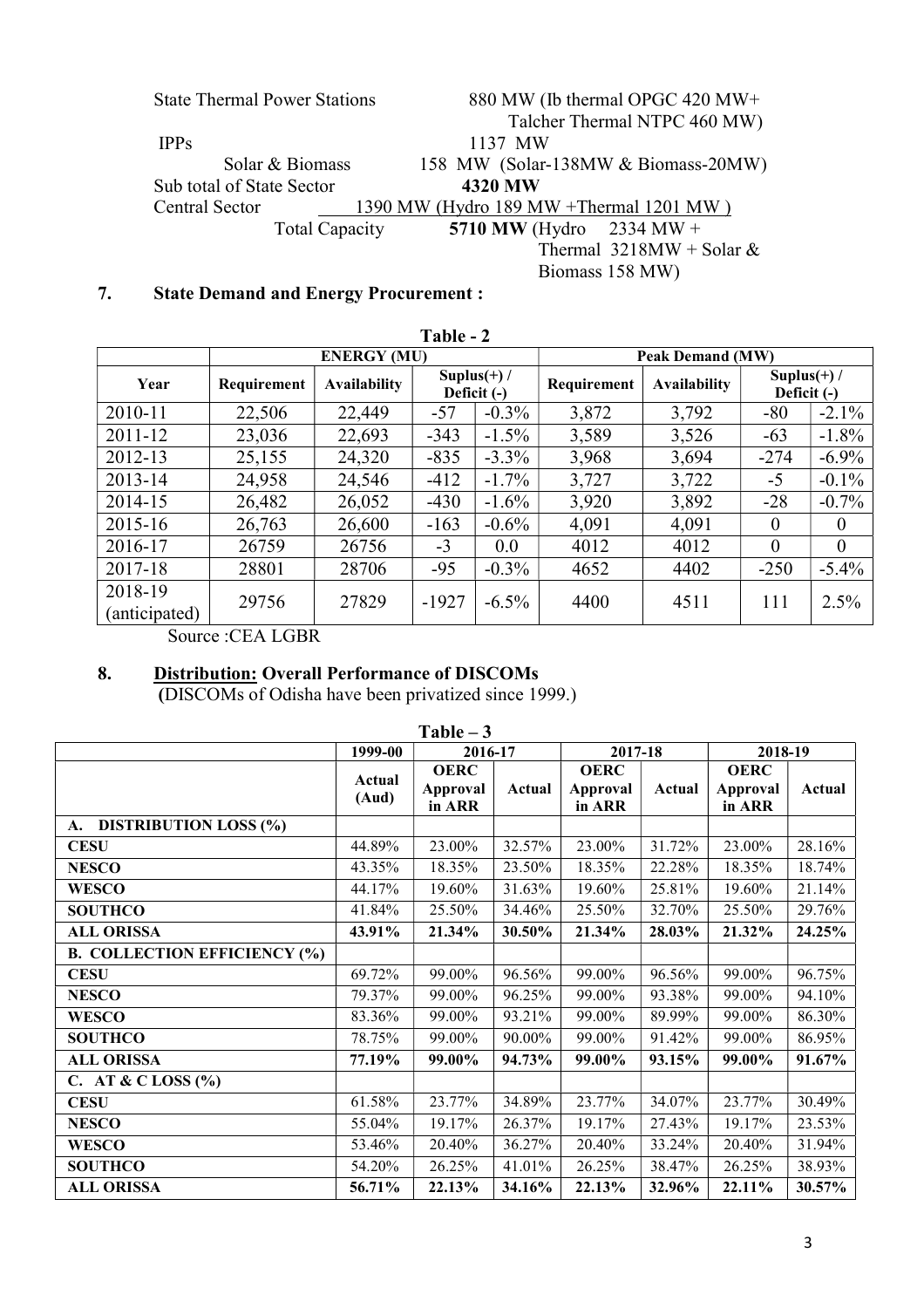|                              | FY 2017-18<br>(Actual) | FY 2018-19<br>Approved | FY 2018-19<br><b>Estimated by</b><br>licensees | FY 2019-20<br><b>Proposed by</b><br>licensees | FY 2019-20<br>(Approved)<br>by the<br>Commission |  |  |  |
|------------------------------|------------------------|------------------------|------------------------------------------------|-----------------------------------------------|--------------------------------------------------|--|--|--|
|                              |                        | <b>CESU</b>            |                                                |                                               |                                                  |  |  |  |
| <b>Distribution Loss</b>     | 31.72                  | 23.00%                 | 28.79%                                         | 25.99%                                        | 23.00%                                           |  |  |  |
| <b>Collection Efficiency</b> | 96.56                  | 99.00%                 | 99.00%                                         | 99.00%                                        | 99.00%                                           |  |  |  |
| AT and C Loss                | 34.07                  | 23.77%                 | 29.50%                                         | 26.73%                                        | 23.77%                                           |  |  |  |
|                              |                        | <b>NESCO Utility</b>   |                                                |                                               |                                                  |  |  |  |
| <b>Distribution Loss</b>     | 22.28                  | 18.35%                 | 20.00%                                         | 19.00%                                        | 18.35%                                           |  |  |  |
| <b>Collection Efficiency</b> | 93.38                  | 99.00%                 | 96.00%                                         | 97.00%                                        | 99.00%                                           |  |  |  |
| AT and C Loss                | 27.43                  | 19.17%                 | 23.20%                                         | 21.43%                                        | 19.17%                                           |  |  |  |
|                              |                        | <b>WESCO Utility</b>   |                                                |                                               |                                                  |  |  |  |
| <b>Distribution Loss</b>     | 25.81                  | 19.60%                 | 25.23%                                         | 23.12%                                        | 19.60%                                           |  |  |  |
| <b>Collection Efficiency</b> | 89.99                  | 99.00%                 | 94.00%                                         | 96.00%                                        | 99.00%                                           |  |  |  |
| AT and C Loss                | 33.23                  | 20.40%                 | 29.72%                                         | 26.19%                                        | 20.40%                                           |  |  |  |
|                              |                        | <b>SOUTHCO Utility</b> |                                                |                                               |                                                  |  |  |  |
| <b>Distribution Loss</b>     | 32.70                  | 25.50%                 | 29.76%                                         | 26.35%                                        | 25.5%                                            |  |  |  |
| <b>Collection Efficiency</b> | 91.42                  | 99.00%                 | 93.00%                                         | 96.00%                                        | 99.00%                                           |  |  |  |
| AT and C Loss                | 38.48                  | 26.25%                 | 34.68%                                         | 29.47%                                        | 26.25%                                           |  |  |  |
| <b>ODISHA</b>                |                        |                        |                                                |                                               |                                                  |  |  |  |
| <b>Distribution Loss</b>     | 28.03                  | 21.32%                 | 25.96%                                         | 23.69%                                        | 21.36%                                           |  |  |  |
| <b>Collection Efficiency</b> | 93.15                  | 99.00%                 | 96.03%                                         | 97.27%                                        | 99.00%                                           |  |  |  |
| AT and C Loss                | 32.96                  | 22.11%                 | 28.90%                                         | 25.78%                                        | 22.15%                                           |  |  |  |

**Table - 4 Proposed and Approved Loss of DISCOM Utilities (in %)** 

**9.** The T&D Loss, Distribution Loss and AT&C Loss for the pre-reform to post reform period may be seen from table below:

| Table - 5 |        |                     |                   |               |                      |  |  |  |  |
|-----------|--------|---------------------|-------------------|---------------|----------------------|--|--|--|--|
| Year      | T & D  | <b>Distribution</b> | <b>Collection</b> | AT &          | All India            |  |  |  |  |
|           | Loss   | Loss                | <b>Efficiency</b> | <b>C</b> Loss | <b>AT&amp;C</b> Loss |  |  |  |  |
| 1990-91   | 45.30% |                     | 87.48%            | 52.10%        |                      |  |  |  |  |
| 1991-92   | 44.80% |                     | 92.02%            | 49.2%         |                      |  |  |  |  |
| 1992-93   | 45.01% |                     | 91.91%            | 49.5%         |                      |  |  |  |  |
| 1993-94   | 41.57% |                     | 86.15%            | 49.7%         |                      |  |  |  |  |
| 1994-95   | 46.59% |                     | 84.97%            | 54.6%         |                      |  |  |  |  |
| 1995-96   | 46.94% |                     | 92.12%            | 51.1%         |                      |  |  |  |  |
| 1996-97   | 49.47% |                     | 85.72%            | 56.7%         |                      |  |  |  |  |
| 1997-98   | 49.24% |                     | 81.17%            | 58.8%         |                      |  |  |  |  |
| 1998-99   | 51.02% |                     | 79.92%            | 60.90%        |                      |  |  |  |  |
| 1999-2000 | 46.68% | 43.91%              | 77.19%            | 56.71%        |                      |  |  |  |  |
| 2000-01   | 46.90% | 44.01%              | 78.72%            | 55.92%        |                      |  |  |  |  |
| 2001-02   | 50.19% | 47.47%              | 75.55%            | 60.31%        |                      |  |  |  |  |
| 2002-03   | 43.78% | 40.75%              | 82.45%            | 51.15%        | 32.54%               |  |  |  |  |
| 2003-04   | 43.21% | 40.75%              | 85.49%            | 49.35%        | 34.78%               |  |  |  |  |
| 2004-05   | 41.59% | 39.21%              | 91.00%            | 44.68%        | 34.33%               |  |  |  |  |
| 2005-06   | 42.37% | 39.59%              | 91.58%            | 44.68%        | 33.02%               |  |  |  |  |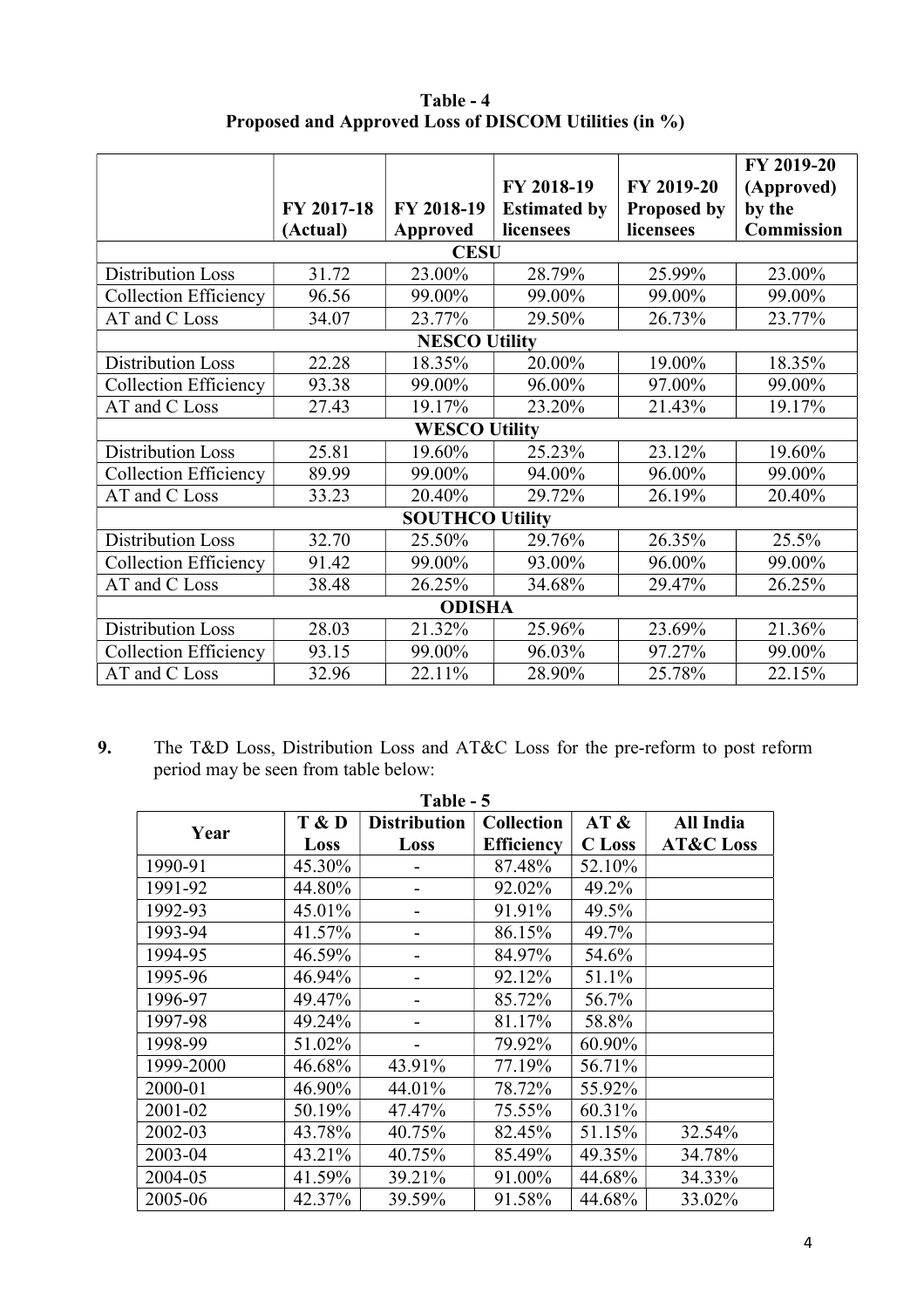| Year                  | T & D  | <b>Distribution</b> | <b>Collection</b> | AT &          | All India            |
|-----------------------|--------|---------------------|-------------------|---------------|----------------------|
|                       | Loss   | Loss                | <b>Efficiency</b> | <b>C</b> Loss | <b>AT&amp;C</b> Loss |
| 2006-07               | 41.67% | 38.57%              | 92.37%            | 43.25%        | 30.59%               |
| 2007-08               | 40.49% | 37.48%              | 93.41%            | 41.60%        | 29.24%               |
| 2008-09               | 40.33% | 37.52%              | 92.38%            | 42.28%        | 28.44%               |
| 2009-10               | 39.95% | 37.37%              | 94.28%            | 40.96%        |                      |
| 2010-11               | 40.77% | 38.34%              | 92.05%            | 43.24%        |                      |
| 2011-12               | 40.95% | 38.56%              | 92.69%            | 43.05%        |                      |
| 2012-13               | 40.19% | 37.81%              | 92.69%            | 42.25%        |                      |
| 2013-14               | 38.31% | 35.88%              | 94.27%            | 39.55%        |                      |
| 2014-15               | 36.90% | 34.46%              | 94.37%            | 38.16%        |                      |
| 2015-16               | 34.98% | 32.50%              | 93.80%            | 36.69%        |                      |
| 2016-17               | 32.99% | 30.50%              | 94.73%            | 34.17%        |                      |
| 2017-18               | 30.43% | 28.03%              | 93.15%            | 32.96%        |                      |
| 2018-19               | 26.74% | 24.25%              | 91.67%            | 30.56%        |                      |
| 2019-20<br>(Approved) | 23.72% | 21.36%              | 99.00%            | 22.15%        |                      |

**10.** The commission prescribes various efficiency parameters for functioning of the distribution companies while approving the prospective business plan for the next five years. Based on loss parameters prescribed by the commission in the business plan as well as in the determination of annual revenue requirement (commonly known as tariff fixation), the commission deter mines tariff but not on the loss level incurred by the distribution companies in the previous years or projected for the subsequent years. Similarly, the Commission does not accept the loss level shown by the DISCOMs between expenditure and receipt, the Commission redetermines the same on the performance target/normative basis and accordingly fixes the tariff for subsequent years.

| Year    | <b>Distribution</b><br>loss projected<br>by the<br>distribution | Distribution Loss in Tercentage<br><b>Distribution</b><br>loss approved<br>in the business<br>plan | <b>Distribution</b><br>loss approved<br>in the tariff<br>fixation | <b>Actual</b><br>distribution<br>loss at the end<br>of the year |
|---------|-----------------------------------------------------------------|----------------------------------------------------------------------------------------------------|-------------------------------------------------------------------|-----------------------------------------------------------------|
|         | companies                                                       |                                                                                                    |                                                                   |                                                                 |
| 2008-09 | 33.4                                                            | 27.00                                                                                              | 27.00                                                             | 37.5                                                            |
| 2009-10 | 33.56                                                           | 24.5                                                                                               | 24.45                                                             | 37.24                                                           |
| 2010-11 | 35.6                                                            | 22.2                                                                                               | 22.2                                                              | 38.34                                                           |
| 2011-12 | 32.59                                                           | 21.7                                                                                               | 21.7                                                              | 38.56                                                           |
| 2012-13 | 34.69                                                           | 21.2                                                                                               | 21.30                                                             | 37.81                                                           |
| 2013-14 | 34.13                                                           | 21.2                                                                                               | 21.30                                                             | 35.88                                                           |
| 2014-15 | 32.04                                                           | 21.3                                                                                               | 21.38                                                             | 34.62                                                           |
| 2015-16 | 33.19                                                           |                                                                                                    | 21.35                                                             | 32.50                                                           |
| 2016-17 | 30.51                                                           |                                                                                                    | 21.34                                                             | 30.39                                                           |
| 2017-18 | 29.22                                                           |                                                                                                    | 21.34                                                             | 28.03                                                           |
| 2018-19 | 26.32                                                           | -                                                                                                  | 21.32                                                             | 24.25                                                           |
| 2019-20 | 23.69                                                           |                                                                                                    | 21.36                                                             |                                                                 |

**Table-6 Distribution Loss in Percentage**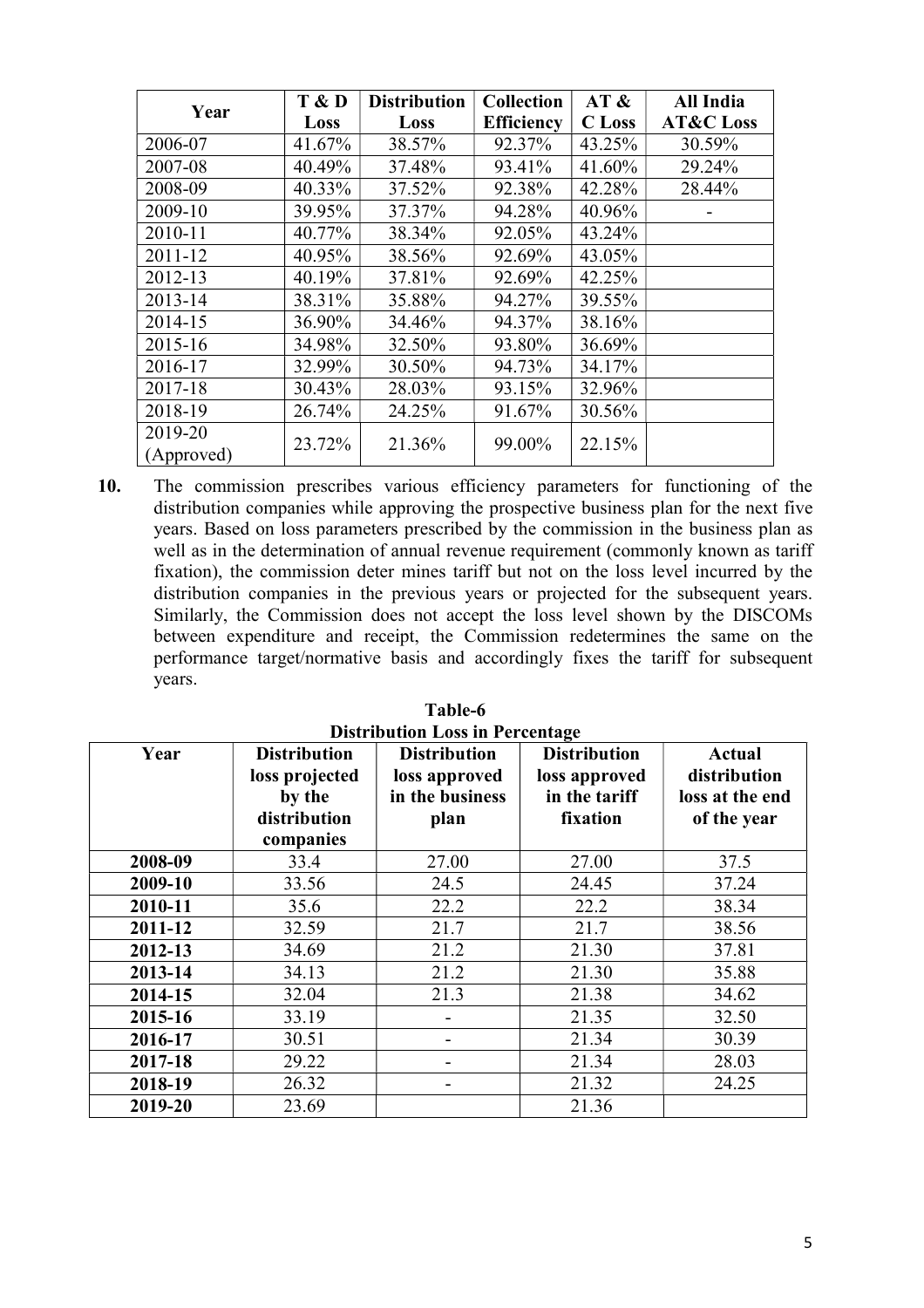| Years   | <b>AT&amp;C</b> Loss projected | AT&C LOSS III I Creditage<br>AT&C loss | <b>AT&amp;C</b> loss | <b>Actual AT&amp;C</b> |
|---------|--------------------------------|----------------------------------------|----------------------|------------------------|
|         | by the distribution            | approved in the                        | approved in the      | loss at the end        |
|         | companies                      | business plan                          | tariff fixation      | of the year            |
| 2008-09 | 36.80                          | 30.4                                   | 30.4                 | 41.9                   |
| 2009-10 | 36.40                          | 26.00                                  | 26.00                | 39.20                  |
| 2010-11 | 37.80                          | 23.80                                  | 23.80                | 43.24                  |
| 2011-12 | 34.06                          | 22.50                                  | 22.50                | 43.06                  |
| 2012-13 | 36.30                          | 22.00                                  | 22.09                | 42.25                  |
| 2013-14 | 35.34                          | 22.00                                  | 22.09                | 36.52                  |
| 2014-15 | 33.17                          | 22.00                                  | 22.17                | 37.98                  |
| 2015-16 | 35.29                          |                                        | 22.14                | 36.69                  |
| 2016-17 | 32.70                          |                                        | 22.14                | 34.55                  |
| 2017-18 | 31.14                          |                                        | $22.13-$             | 32.96                  |
| 2018-19 | 28.13                          |                                        | 22.11                | 30.57                  |
| 2019-20 | 25.78                          |                                        | 22.15                |                        |

**Table-7 AT&C Loss in Percentage** 

#### **11. Implementation of Renewable Purchase Obligation (RPO) in the State:**

Promotion of renewable energy sources is being done through a host of policies. The latest policy tool which is about to join the bandwagon is the proposed Renewable Energy Certification mechanism. The proposed mechanism, if implemented appropriately, could go a long way in overcoming the hurdles currently being faced by obligated entities in fulfilling their Renewable Purchase Obligations. An effective implementation of this mechanism would help increase flexibility for all the players and would help in overcoming the geographical constraints to harness renewable energy sources.

One of the policy tools being put to practice is the Renewable Purchase Obligations (RPO). As per an RPO mandate, State Electricity Regulatory Commissions(SERCs) under section 86 of the Electricity Act, 2003(Act) and clause 5.12 of the National Electricity Policy are empowered to specify a percentage of electricity to be procured by obligated entities from renewable sources of energy. This policy of mandating the compulsory purchase of electricity generated through renewable sources is not unique to India but has proliferated among other nations as well to reduce the dependence on conventional sources of energy.

In the above backdrop and in exercise of powers conferred under Section 61, 66, 86(1)(e) and 181 of the Electricity Act, 2003 and all other powers enabling it in this behalf, Orissa Electricity Regulatory Commission has notified the OERC (Renewable and Co-generation Purchase Obligation and its Compliance) Regulations,  $2010$  on  $30<sup>th</sup>$ September, 2010 and published the same in the Official Gazette. Further, OERC has repleaded the said Regulation and published new Regulation named as OERC (procurement of Energy from renewable sources and its Compliance) Regulations, 2015 during Sept, 2015. The year and source wise RCPO Target  $\&$  Achievement is as mentioned below: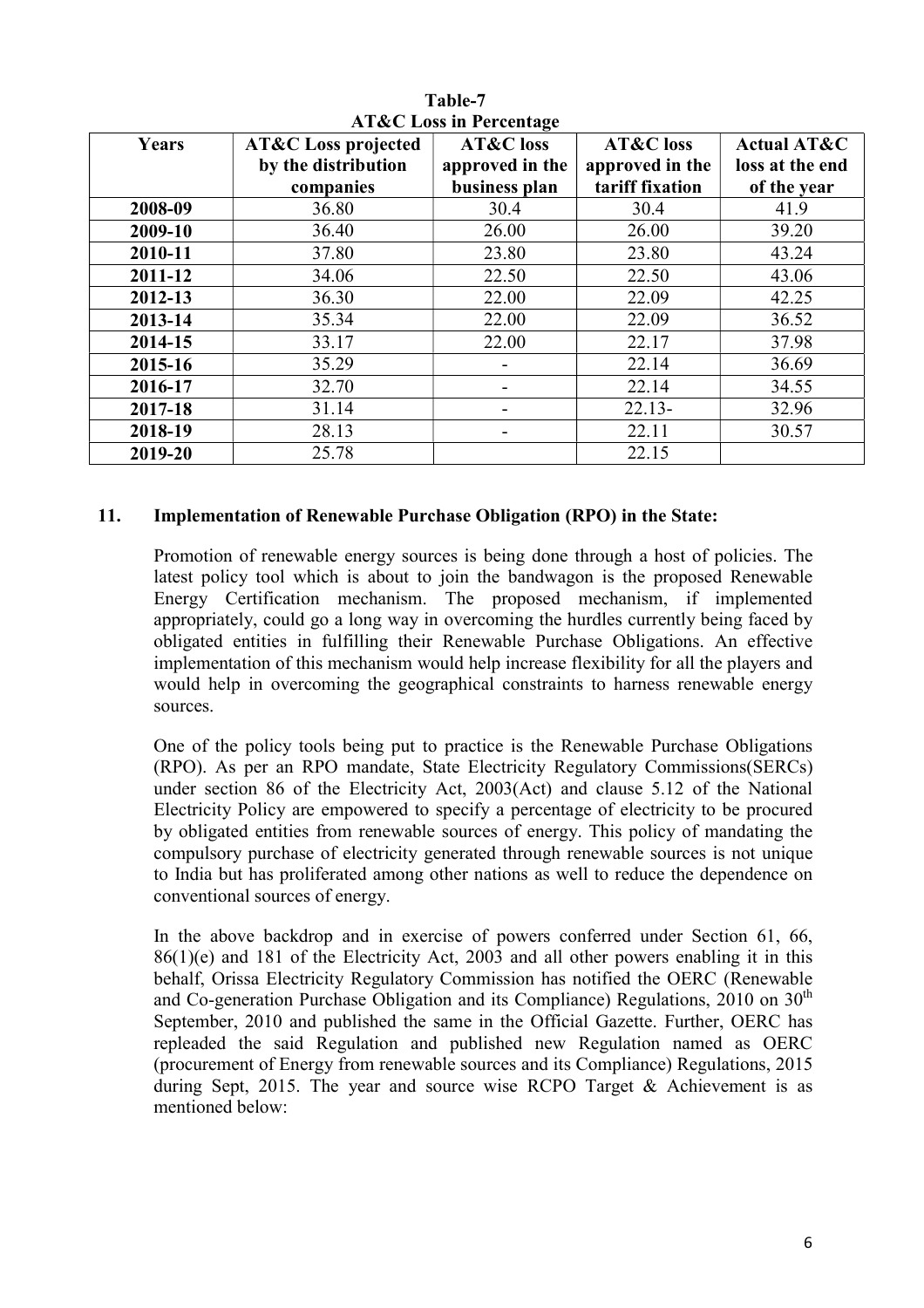| 'able |  |
|-------|--|
|-------|--|

|                     | 2015-16                                                 |                 | 2016-17                                                 |                 | 2017-18                                                 |                 | 2018-19                                                 |                 |
|---------------------|---------------------------------------------------------|-----------------|---------------------------------------------------------|-----------------|---------------------------------------------------------|-----------------|---------------------------------------------------------|-----------------|
|                     | <b>RPO</b> target<br><i>as per</i><br><b>Regulation</b> | Achievem<br>ent | <b>RPO</b> target<br><i>as per</i><br><b>Regulation</b> | Achieve<br>ment | <b>RPO</b> target<br><i>as per</i><br><b>Regulation</b> | Achieveme<br>nt | <b>RPO</b> target<br><i>as per</i><br><b>Regulation</b> | Achievem<br>ent |
| Non Solar<br>$(\%)$ | 2.50%                                                   | 1.21%           | $3.00\%$                                                | $1.26\%$        | $4.50\%$                                                | 1.27%           | 5.00%                                                   | 1.54%           |
| Solar $(\% )$       | 0.50%                                                   | 0.67%           | $1.50\%$                                                | 0.99%           | $3.00\%$                                                | 0.92%           | $4.50\%$                                                | 1.26%           |
| Total $(\% )$       | $3.00\%$                                                | 1.88%           | $4.50\%$                                                | 2.25%           | $7.50\%$                                                | 2.19%           | $9.50\%$                                                | 2.80%           |

## **12. OERC approves ARR and Tariff Application of different Power Utilities of the State for the FY 2019-20:**

As per Section 61, 62, 65, 86 of Electricity Act, 2003, National Electricity Policy, 2005, Tariff Policy, 2016 (notified on 28.01.2016)and OERC Terms and Conditions for Determination of Wheeling Tariff and Retail Supply Tariff) Regulations, 2014, the Annual Electricity Tariff is determined by Odisha Electricity Regulatory Commission (OERC) in respect of generation, transmission and retail supply to the consumers of the state taking into account the operational efficiency &commercial viability of the generators & licensees. The OERC balances the interest of all stake holders, while determining such tariff. The OERC, taking into account the proposal filed by the utilities, advice of the State Advisory Committee, opinion of the State Govt. and conducting a Public Hearing, has passed the Aggregate Revenue Requirement (ARR) and Tariff Order for the FY 2019-20 on 29.03.2019 which will be effective from  $1<sup>st</sup>$ June, 2019.

# **13. Tariff Philosophy**

- $\triangleright$  While fixing retail supply tariff for different type of consumers, Commission is mandated to follow the provision of the Electricity Act, 2003, Electricity Tariff Policy notified on 06.01.2006 and National Electricity Policy notified on 12.02.2005. Mainly Section 61, 62, 65 & 86 of the Electricity Act, 2003 deals with principles and guidelines of tariff fixation. The important parameters for tariff fixation are as follows:-
	- The generation, transmission, distribution and supply of electricity should be conducted on commercial principles: Section 61 (b) of Electricity Act, 2003.
	- The factors which would encourage competition, efficiency, economical use of the resources, good performance and optimum investments: Section 61 (C).
	- Safeguarding the consumers interest and at the same time recovering of the cost of supply electricity in a reasonable manner: Section 61 (d)
	- The principles regarding efficiency in performance: Section 61 (e)
	- The tariff progressively should reflect the cost of supply of electricity and also reduce cross subsidies in the manner specified by the appropriate Commission : Section 61 (g)
		- $\div$  The Para 8.3 (2) of the Tariff Policy enjoins upon the State Regulatory Commission to notify road map with a target that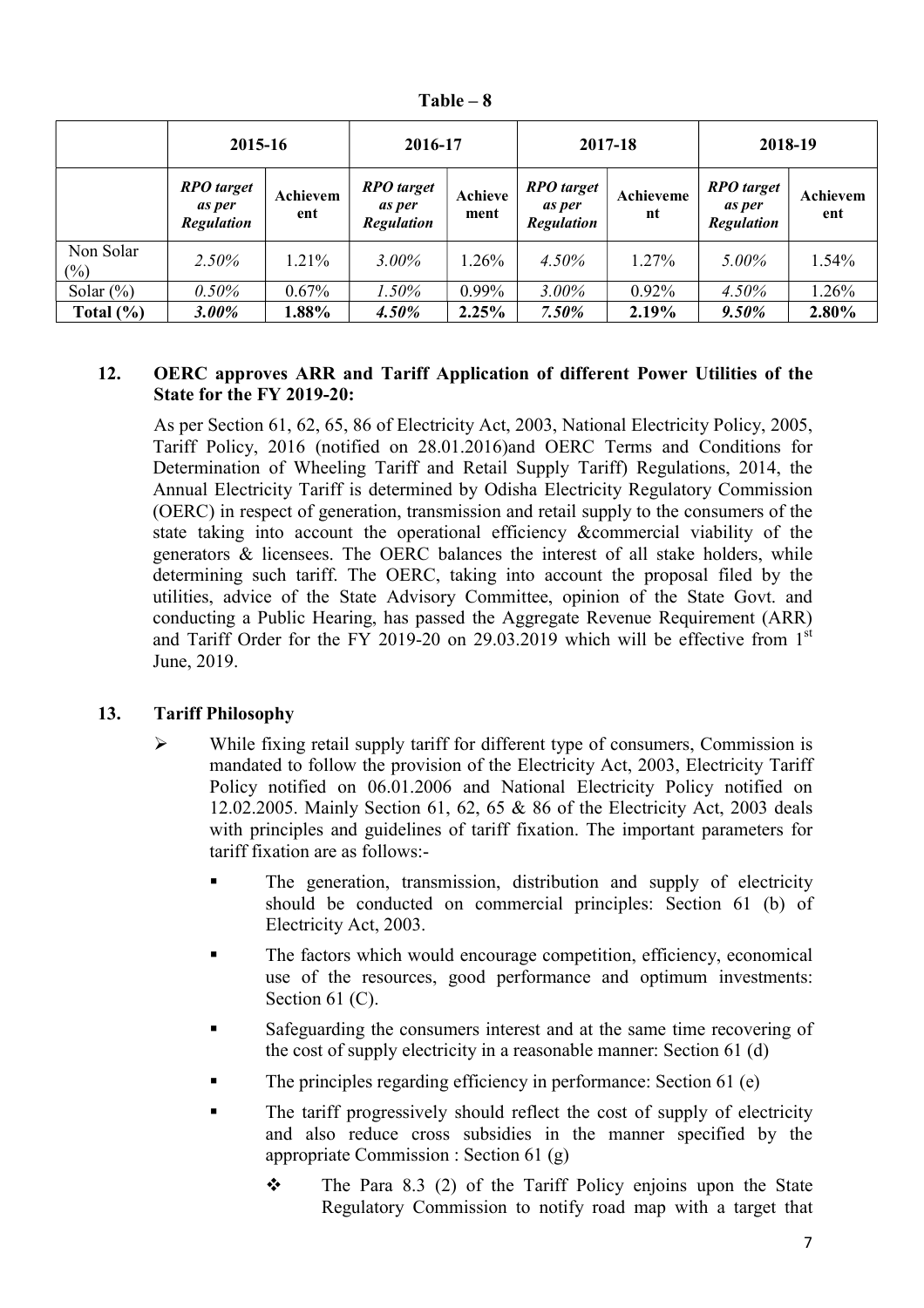latest by end of the year 2010-11 tariffs are within  $\pm 20\%$  of the average cost of supply.

- The National Electricity Policy envisages existence of some amount of crosssubsidy. As per Para-1.1 of National Electricity Policy, 2005, the supply of electricity at reasonable rate to rural India is essential for its overall development. Equally important is availability of reliable and quality power at competitive rates to Indian Industry to make its globally competitive and to enable it to exploit the tremendous potential of employment generation.
	- Similarly, as per para 5.5.2 of the national electricity policy, a minimum level of support may be required to make the electricity affordable for consumers of very poor category. Consumers below poverty line who consume below a specified level, say 30 units per month, may receive special support in terms of Tariff which are cross-subsidized. Tariff for such designated group of consumers will be at least 50%of the "average (overall) cost of supply".
	- **Promotion of Co-generation and generation of electricity from renewable** sources of energy: Section 61 (h) Section  $86(1)(e)$  casts responsibilities on the state commission to promote co-generation and generation of electricity from renewable sources of energy by providing suitable measures for connectivity with the grid and sale of electricity from such sources, a percentage of the total consumption of electricity in the area of a distribution licensee.

## **14. Highlights of Tariff for FY 2019-20:-**

- The Retail Supply Tariff for 2019-20 remains unaltered. There was no tariff rise from 2001-02 to 2009-10, 2014-15, 2016-17 & 2018-19. The tariff rise during 2010-11, 2011-12, 2012-13, 2013-14, 2015-16 and 2017-18 were 22.20%, 19.74%, 11.84%, 2.40% , 4.64% & 1.44% respectively.
- There is no rise in tariff for Kutir Jyoti (BPL consumers) & agriculture consumer.
- There is no change in Monthly Minimum Fixed Charge (MMFC) and Demand Charge.
- There is no change in meter rent.
- No change in transmission charges during 2019-20, remained same as 25 paise per unit as in 2018-19.
- The Commission has introduced special rebate for the following categories of consumers:
	- $\triangleright$  The rural LT domestic consumers shall get 5 paise per unit rebate in addition to existing prompt payment rebate who draw their power through correct meter and pay the bill in time.
	- $\geq$  2% rebate over and above normal rebate shall be allowed on the bill to the LT domestic category of consumers only over and above all the rebates who pay through digital means. This rebate shall be applicable on the current month bill if paid in full.
	- $\triangleright$  The Educational Institution (Specified Public Purpose) having attached hostel and / or residential colony who draw power through a single meter in HT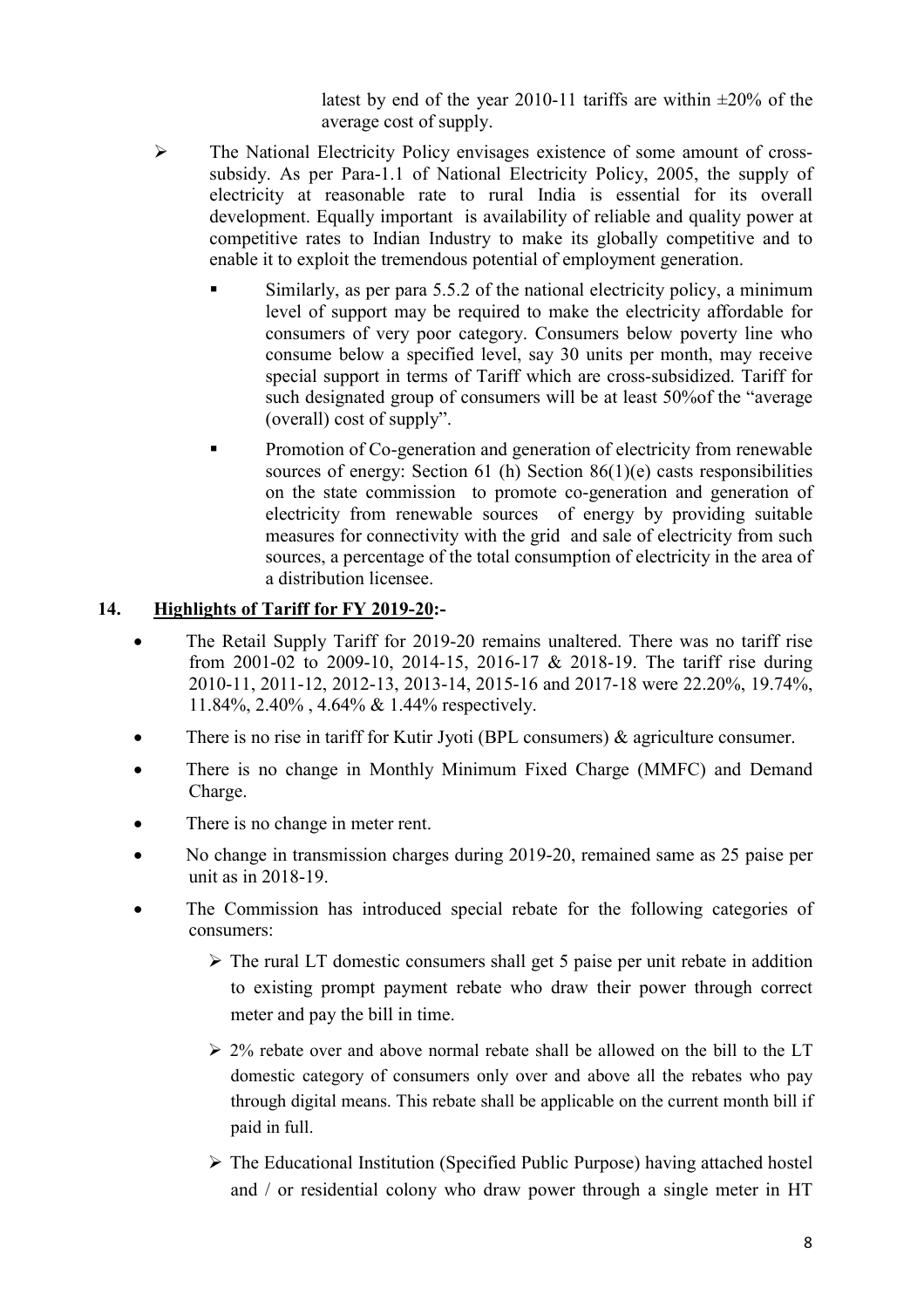shall be eligible to be billed 15% of their energy drawal in HT bulk supply domestic category.

- $\triangleright$  A Special rebate to the LT single phase consumers in addition to any other rebate he is otherwise eligible for shall be allowed at the end of the financial year (the bill for month of March) if he has paid the bill for all the 12 months of the financial year consistently without fail within due date during the relevant financial year. The amount of rebate shall be equal to the rebate of the month of March for timely payment of bill.
- Power factor incentive above 97% has been retained.
- The Commission has not accepted the proposed ARR of DISCOMS of Rs. 11664.33 Cr. and approved an amount of Rs.10443.87 Cr.
- The Commission has approved the distribution loss of 21.36 % against the proposed distribution loss 23.69% by DISCOMs. Similarly, the Commission has approved AT&C loss of 22.15 % instead of 25.78 % proposed by DISCOMs.
- While rejecting the proposal of DISCOM's proposed AT&C loss, the Commission has approved 22.15% AT&C loss taking into account all efficiency parameters and carrying out the prudent check on the data/information furnished by DISCOMs. The tariff could have been increased manifold, if the loss proposed by DISCOMs have been accepted.
- Cross subsidy has remained within  $\pm 20\%$  for all categories (LT/HT/EHT).
- The average cost of supply for DISCOMs has increased from 489.47 Paise/unit in 2018-19 to 499.71 paise/unit in 2019-20.
- The average power purchase price of GRIDCO has slightly increased from 259.34 Paise/unit in 2018-19 to 259.88 Paise/unit in 2019-20 against the Gridco's proposal of 266.15 Paise/unit.The Commission has left a gap of Rs. 172.94 crore in the ARR of GRIDCO which will be bridged by GRIDCO through UI & Trading of power .
- Average BSP of the State has decreased from 276.66 paise/unit in 2018-19 to 270.47 paise/Unit in 2019-20 against the GRIDCO's proposal of 290.39 paise/unit.
- Out of average bulk supply price of 270.47 paise /unit of GRIDCO, CESU is required to pay 261.00 paise/unit, NESCO 298.00 paise/unit, WESCO 304.00 paise/unit and SOUTHCO 186.00 paise/unit. All the distribution companies to pay 25 paise/unit as Transmission cost to OPTCL.
- Section 61(g) Electricity Act, 2003 read with para 8.3.2 of Tariff Policy, 2016 stipulates that the tariff should be within  $\pm 20\%$  of the average cost of supply. Hence, average tariff of any consumer should not be more than 599.65 paise and less than 399.78 paise. With this mandate, the Commission has fixed 406.21 paise in case of LT (-18.71% of average cost of supply of 499.71 paise), 579.38 paise for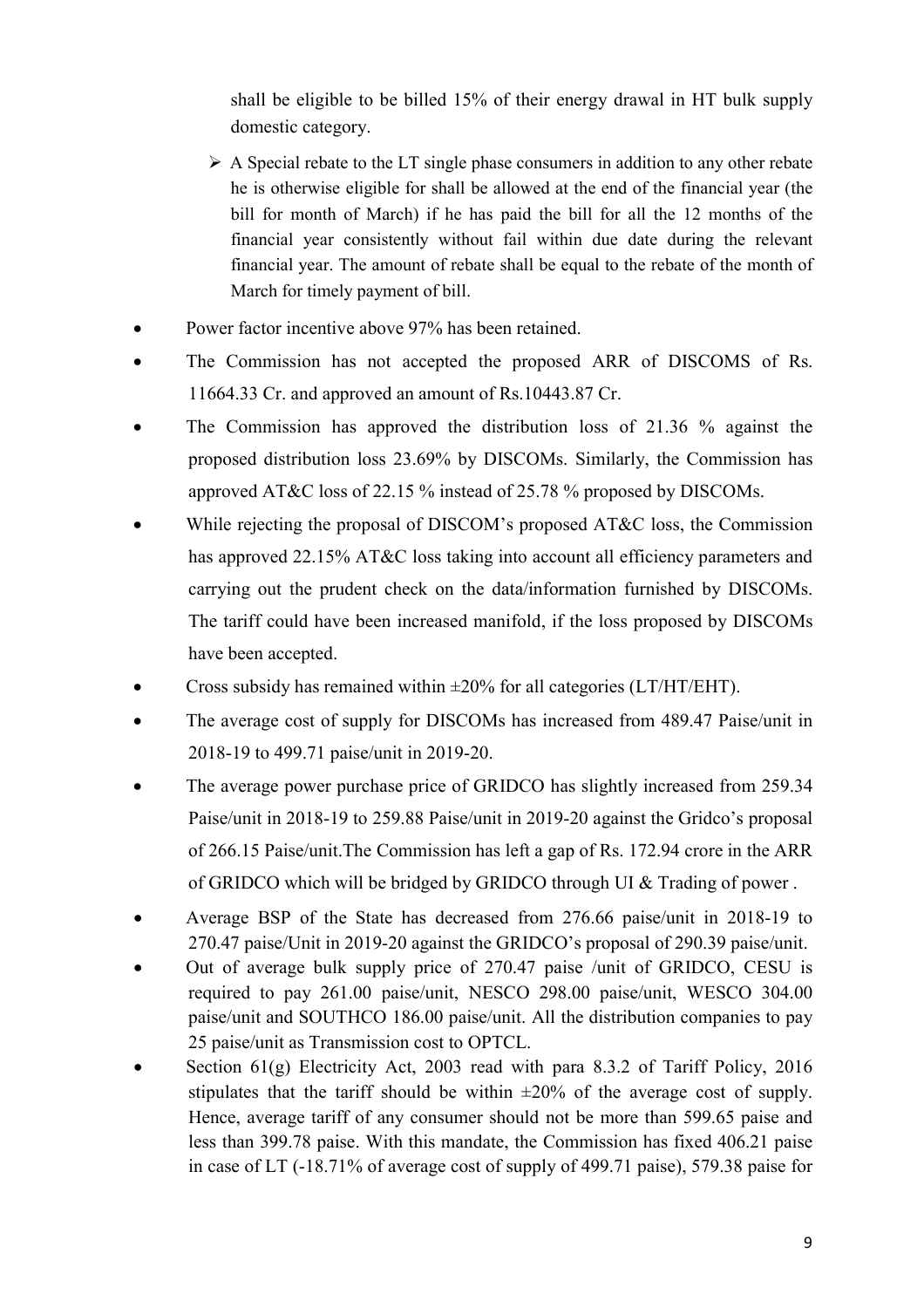HT(+15.94% of average cost of supply of 499.71 paise) and 577.21 paise for EHT (+15.51% of average cost of supply of 499.71 paise).

| Year    | Level of<br><b>Voltage</b> | Average<br>cost of<br>supply for<br>the State as<br>a whole<br>(P/U) | Average<br><b>Tariff</b><br>P/U | Cross-<br><b>Subsidy</b><br>P/U | Percentage of<br><b>Cross-subsidy</b><br>above/below of<br>cost of supply | <b>Remarks</b> |
|---------|----------------------------|----------------------------------------------------------------------|---------------------------------|---------------------------------|---------------------------------------------------------------------------|----------------|
| 1       | $\boldsymbol{2}$           | 3                                                                    | $\overline{\mathbf{4}}$         | $5= (4) - (3)$                  | $6= (5/3)$                                                                | $\overline{7}$ |
|         | <b>EHT</b>                 |                                                                      | 572.03                          | 83.22                           | 17.03%                                                                    |                |
| 2015-16 | <b>HT</b>                  | 488.81                                                               | 575.59                          | 86.78                           | 17.75%                                                                    |                |
|         | <b>LT</b>                  |                                                                      | 396.53                          | $-92.28$                        | $-18.88%$                                                                 |                |
|         | <b>EHT</b>                 |                                                                      | 572.36                          | 91.96                           | 19.14%                                                                    | The tariff     |
| 2016-17 | <b>HT</b>                  | 480.40                                                               | 575.86                          | 95.46                           | 19.87%                                                                    | for HT         |
|         | <b>LT</b>                  |                                                                      | 393.36                          | $-87.04$                        | $-18.12%$                                                                 | and EHT        |
|         | <b>EHT</b>                 |                                                                      | 580.45                          | 92.19                           | 18.88%                                                                    | category       |
| 2017-18 | <b>HT</b>                  | 488.26                                                               | 581.60                          | 93.34                           | 19.12%                                                                    | has been       |
|         | <b>LT</b>                  |                                                                      | 398.95                          | $-89.31$                        | $-18.29%$                                                                 | calculated     |
|         | <b>EHT</b>                 |                                                                      | 576.88                          | 87.41                           | 17.86%                                                                    | based on       |
| 2018-19 | <b>HT</b>                  | 489.47                                                               | 579.18                          | 89.71                           | 18.33%                                                                    | average        |
|         | <b>LT</b>                  |                                                                      | 398.72                          | $-90.76$                        | $-18.54%$                                                                 | tariff.        |
|         | <b>EHT</b>                 |                                                                      | 577.21                          | 77.49                           | 15.51%                                                                    |                |
| 2019-20 | <b>HT</b>                  | 499.71                                                               | 579.38                          | 79.67                           | 15.94%                                                                    |                |
|         | LT                         |                                                                      | 406.21                          | $-93.50$                        | $-18.71%$                                                                 |                |

**Table – 9 Cross Subsidy Table for FY 2019-20** 

## **15. Tariff rise during different years**

15.1 In the past there was average rise varying from 29% (1993-94) to 10.23% (2000-01) there has been no rise in the average tariff from 2001-02 to 2009-10. There has been rise in tariff by 22.20% for the year 2010-11 after gap of nine years. The average increase in retail tariff for 2011-12, 2012-13 and 2013-14 has been kept 19.74%, 11.84% and 2.40% respective (Revenue to Revenue basis). This may be seen from the table given below.

| Year               | <b>Average Tariff Rise (%)</b> |
|--------------------|--------------------------------|
| 1993-94            | 28.58                          |
| 1994-95            | 15.73                          |
| 1995-96            | 17.47                          |
| 1996-97            | 17.00                          |
| 1997-98            | 10.33                          |
| 1998-99            | 9.30                           |
| 1999-2000          | 4.50                           |
| 2000-01            | 10.23                          |
| 2001-02 to 2009-10 | 0                              |
| 2010-11            | 22.20                          |
| 2011-12            | 19.74                          |
| 2012-13            | 11.84                          |
| 2013-14            | 2.40                           |

**Table-10**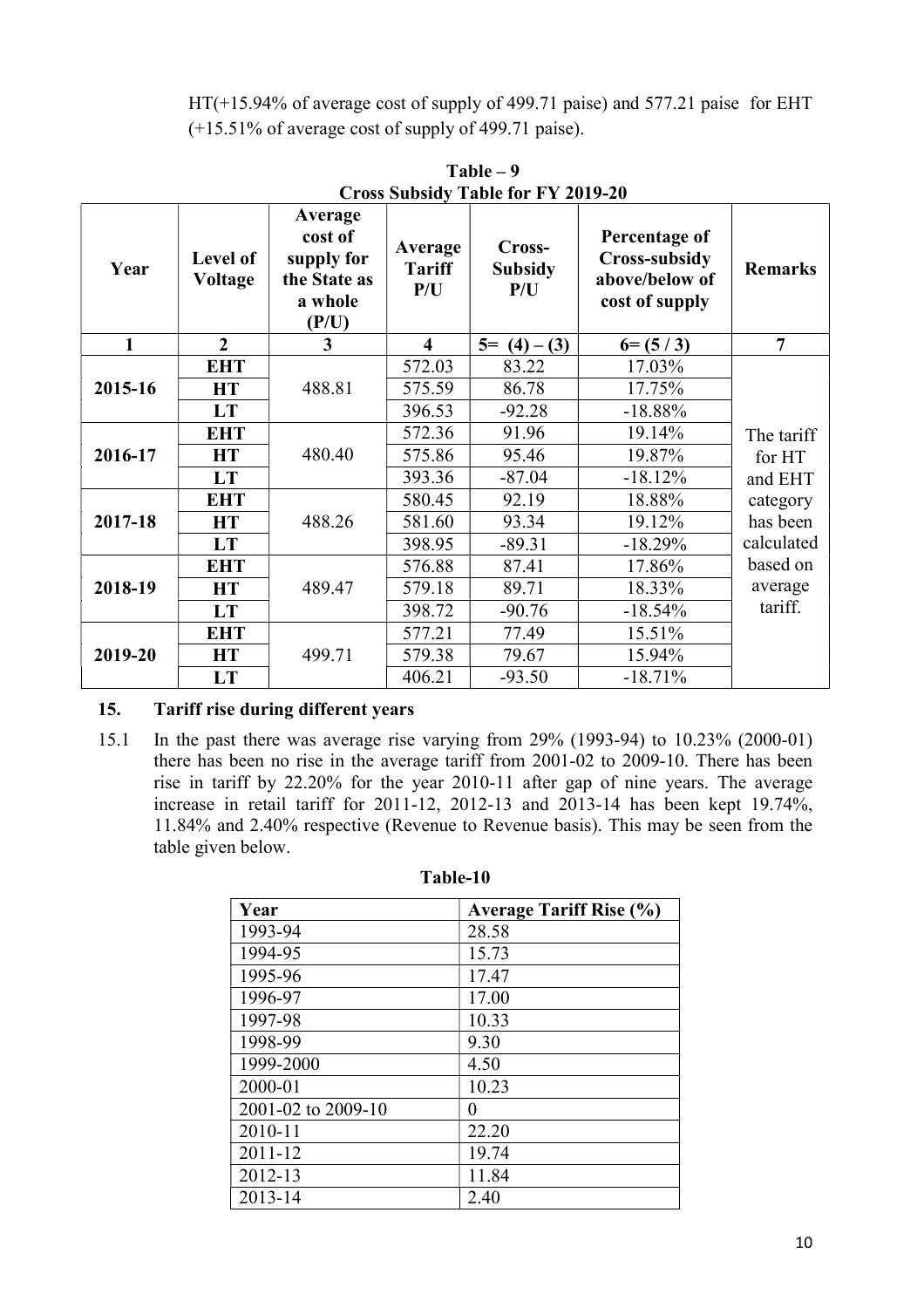| 2014-15 |          |
|---------|----------|
| 2015-16 | 4.64%    |
| 2016-17 |          |
| 2017-18 | $1.44\%$ |
| 2018-19 |          |
| 2019-20 |          |

15.2 The table below explains as to how the average cost of supply and average retail supply tariff is increasing because of increase in the cost of power purchase.

|                                                           | 2014-15 | 2015-16 | 2016-17 | 2017-18 | 2018-19 | 2019-20 |
|-----------------------------------------------------------|---------|---------|---------|---------|---------|---------|
| Quantum of Power Purchase by<br>GRIDCO (MU)               | 25,496  | 25,776  | 25,493  | 26,052  | 26,804  | 28,731  |
| Quantum of Power Purchase by<br>DISCOMs (MU)              | 24,530  | 24,800  | 24,540  | 25,140  | 25,990  | 27,840  |
| Quantum of Power Sold by<br>DISCOMs (MU)                  | 19,284  | 19,505  | 19,302  | 19,775  | 20,448  | 21,893  |
| Avg Cost of OHPC Including<br>Machakund Power P/U         | 81.17   | 80.42   | 83.54   | 83.78   | 87.96   | 86.10   |
| Avg Cost of Cetral Thermal<br>Power P/U incl PGCIL charge | 365.53  | 357.23  | 360.09  | 353.96  | 370.87  | 387.29  |
| Avg Power Purchase cost of<br><b>GRIDCO P/U</b>           | 227.05  | 229.97  | 229.44  | 246.42  | 259.34  | 259.88  |
| Avg. BSP P/U                                              | 263.21  | 284.29  | 273.14  | 277.21  | 276.66  | 270.47  |
| Break-Up of BSP P/U                                       |         |         |         |         |         |         |
| <b>CESU</b>                                               | 265.00  | 285.00  | 270.00  | 274.00  | 274.00  | 261.00  |
| <b>NESCO</b>                                              | 280.00  | 302.00  | 297.00  | 301.00  | 301.00  | 298.00  |
| <b>WESCO</b>                                              | 286.00  | 310.00  | 296.00  | 301.00  | 300.00  | 304.00  |
| <b>SOUTHCO</b>                                            | 185.00  | 200.00  | 197.00  | 199.00  | 197.00  | 186.00  |
| <b>TOTAL</b>                                              | 263.21  | 284.29  | 273.14  | 277.21  | 276.66  | 270.47  |
| Avg. Transmission Charge P/U                              | 25.00   | 25.00   | 25.00   | 25.00   | 25.00   | 25.00   |
| Avg. RST P/U (Revenue)                                    | 449.87  | 471.54  | 461.87  | 469.64  | 468.64  | 477.21  |
| <b>EHT</b>                                                | 552.64  | 572.03  | 572.36  | 580.45  | 576.88  | 577.21  |
| HT                                                        | 553.15  | 575.59  | 575.86  | 581.60  | 579.18  | 579.38  |
| LT                                                        | 369.63  | 396.53  | 393.36  | 398.95  | 398.72  | 406.21  |
| <b>TOTAL</b>                                              | 449.87  | 471.54  | 461.87  | 469.64  | 468.64  | 477.21  |
| Avg. Cost of Supply P/U                                   | 461.07  | 488.81  | 480.40  | 488.26  | 489.47  | 499.71  |

#### **Table-11**

#### **16. Open Access in Odisha:**

- OERC had issued OERC (Terms and Conditions for Open Access) Regulations, 2005 on 06.06.2005 for introduction of Open Access to the intra-state transmission and distribution system in Odisha effective from 21.06.2005.
- As per that Regulation, consumers seeking Open Access to the distribution and/or intrastate transmission system can avail supply of electricity exceeding 1 MW from any licensee other than the Distribution Licensee of the respective area of supply w.e.f. 01.04.2008 and from a generating company w.e.f. 01.01.2009.
- There are two types of OA customer i.e. long term and short term. The long term OA customer is one who avails OA for more than 25 years. The short term customer is one who avails OA maximum upto one year.
- Nodal agency for processing and allowing OA application for short term OA is SLDC and for long term is STU or DISCOM as the case may be.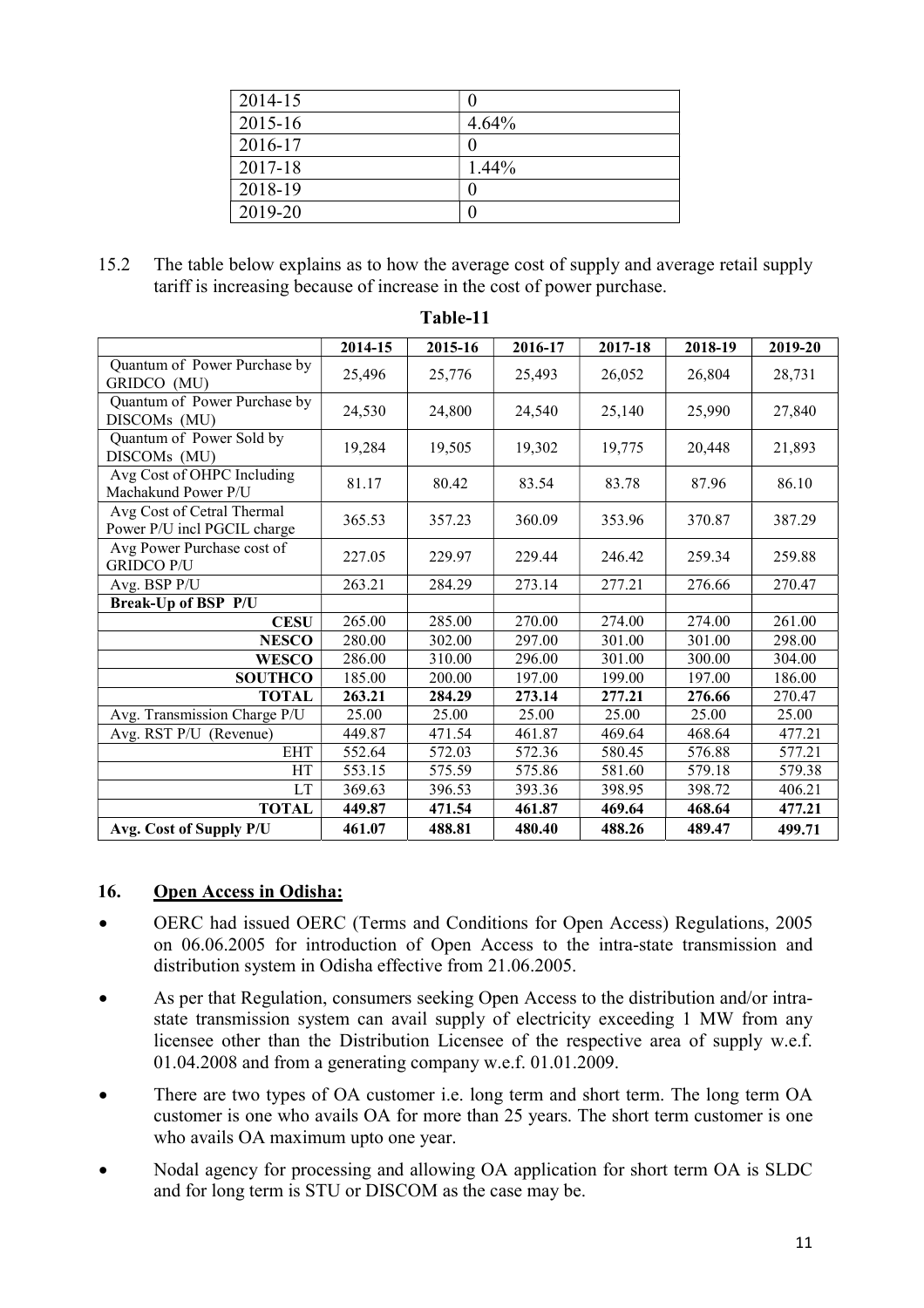- The Commission has also issued OERC (Determination of Open Access Charges) Regulations, 2006 on 06.06.2006 and made effective from 18.07.2006.
- As per this Regulation transmission charges (payable to STU), wheeling charges and cross-subsidy surcharges (payable to DISCOMs) are being notified by the Commission for OA consumers every financial year w.e.f. FY 2008-09.

## **(A) Present status of Open Access**

- All the STOA applications for inter-State /intra-State Open Access have been processed by SLDC.
- The details of Open Access allowed by SLDC are furnished below:

| Year    | No. of<br>applications<br>received | No. of<br>approval<br>allowed | No. of<br>applications<br>rejected | <b>Reason of</b><br>rejection |
|---------|------------------------------------|-------------------------------|------------------------------------|-------------------------------|
| 2014-15 | 1297                               | 1243                          | 54                                 | Applications                  |
| 2015-16 | 1416                               | 1321                          | 95                                 | complying<br>not              |
| 2016-17 | 1645                               | 1496                          | 149                                | with<br>the                   |
| 2017-18 | 1697                               | 1599                          | 98                                 | required                      |
| 2018-19 | 1731                               | 1701                          | 30                                 | provisions                    |

| `able |  |
|-------|--|
|-------|--|

- Generally the status of the applications is conveyed to the applicant by SLDC within the stipulated time as per the Regulations.
- There are two nos. of Intra-State long term Open Access consumers such as M/s ICCL and NALCO who have been availing Open Access in State Transmission System since OSEB days.

## **(B) Surcharge, Wheeling Charge & Transmission Charge for Open access consumer 1MW & above w.e.f. 1**<sup>st</sup> April, 2019

- 1. In exercise of the powers conferred under Sections 39,40 and 42 of the Electricity Act, 2003 read with the provisions of Chapter II of OERC (Determination of Open Access Charges) Regulations, 2006, the Odisha Electricity Regulatory Commission has passed Common order on 29.03.2019 in Case Nos.78,79,80, & 81 of 2018 with regard to approval of Open Access Charges (Transmission/wheeling Charges, Surcharge and Additional Surcharge applicable to open access customers for use of Intra-state transmission/ distribution system) which shall be effective from  $1<sup>st</sup>$  April, 2019.
- 2. The wheeling charge and surcharge as indicated in Table below shall be applicable w.e.f. 01.06.2019.

The Open Access Charges i.e. Cross Subsidy Surcharge, Wheeling and Transmission Charge for Open Access consumer of 1MW and above for FY 2019- 20 as determined by the Commission are given in the table below: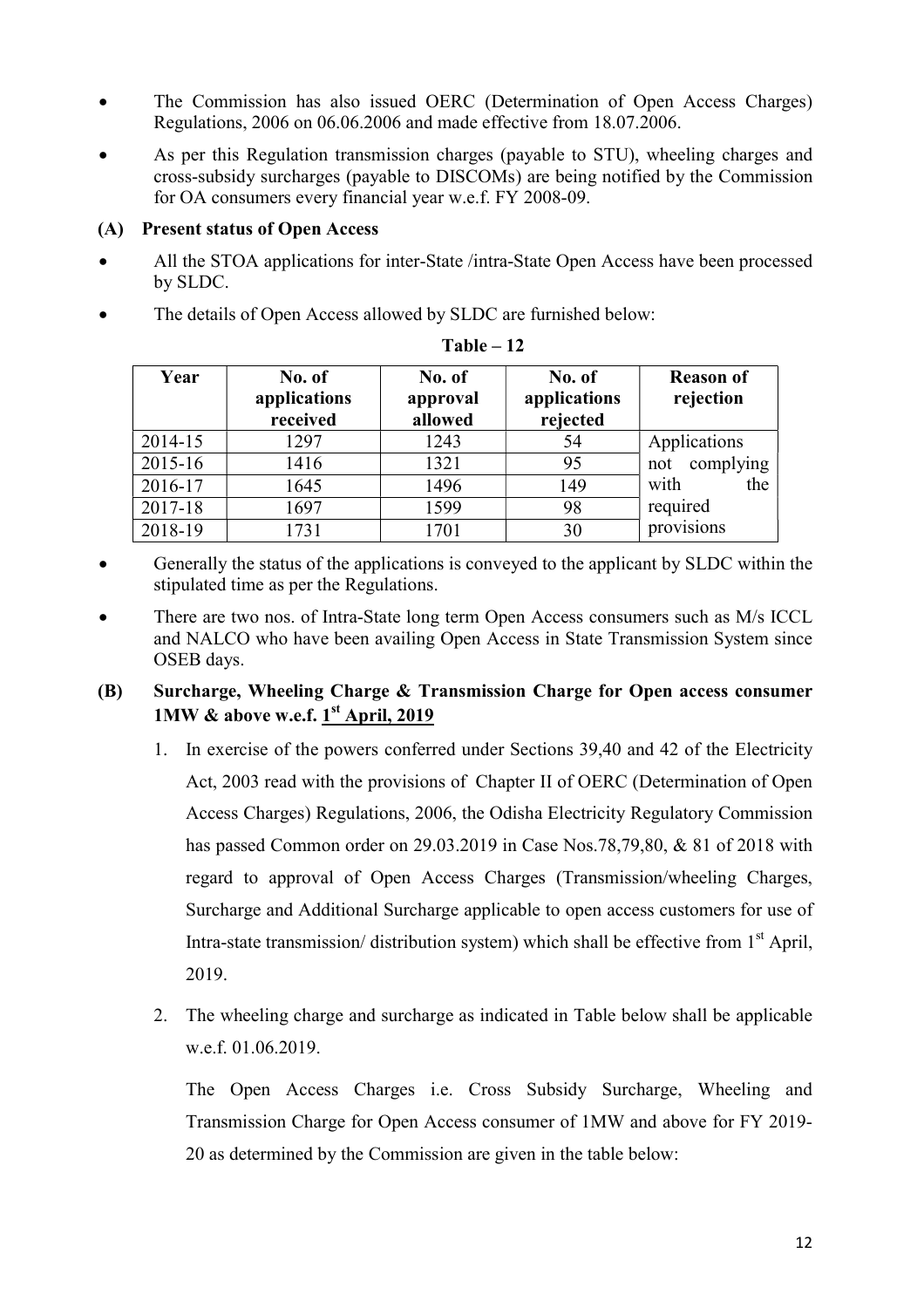| Name of the<br>licensee          | <b>Cross Subsidy</b><br>Surcharge (P/U) |           | <b>Wheeling Charge</b><br>P/U applicable to | Transmission<br><b>Charges</b><br>for Short Term Open |
|----------------------------------|-----------------------------------------|-----------|---------------------------------------------|-------------------------------------------------------|
|                                  | <b>EHT</b>                              | <b>HT</b> | <b>HT</b> consumers                         | <b>Customer</b><br>access                             |
|                                  |                                         |           | only                                        | (applicable for HT and<br><b>EHT</b> consumers)       |
| <b>CESU</b>                      | 149.88                                  | 94.53     | 67.97                                       | Rs. 1500/MW/day or<br>Rs.62.5/MWh                     |
| <b>NESCO</b><br><b>Utility</b>   | 126.57                                  | 57.58     | 86.41                                       | Rs. 1500/MW/day or<br>Rs.62.5/MWh                     |
| <b>WESCO</b><br><b>Utility</b>   | 122.79                                  | 71.82     | 57.28                                       | Rs. 1500/MW/day or<br>Rs.62.5/MWh                     |
| <b>SOUTHCO</b><br><b>Utility</b> | 197.13                                  | 135.40    | 84.62                                       | Rs. 1500/MW/day or<br>Rs.62.5/MWh                     |

**Table –13** 

3. No additional surcharge has been determined by the Commission to meet the fixed cost of distribution arising out of his obligation to supply as provided under Sub-Section 4 of Section 42 of the Act.

- 4. The normative transmission loss at EHT (3.00%) and normative wheeling loss for HT level (8%) are applicable for the year 2019-20.
- 5. Additional Surcharge: No additional surcharge over and above the Cross-subsidy Surcharge needs to be given to the embedded licensee.
- 6. No Cross Subsidy Surcharge are payable by the consumers availing Renewable power.
- 7. 20% wheeling charge is payable by the consumer drawing power from Renewable source excluding Co-generation and Bio mass power plant.
- 8. As per Clause 8.5.1 the cross subsidy surcharge shall not exceed 20% of the tariff applicable to the category of the consumers seeking open access. For the state as a whole, the above cross subsidy surcharge works out to 16.28% in case of HT and 27.46% in case of EHT consumers as against 17.42% for HT and 27.56% for EHT consumers for FY 2018-19.
- 9. The charges as notified for the FY 2019-20 will remain in force until further order.

## **17. Initiative by OERC**

- Since its establishment OERC in the last 20 years has framed about 27 Regulations for proper Regulatory governance.
- OERC have been issuing tariff orders each year within stipulated time period without fail since its inception.
- OERC has managed to keep electricity tariff competitive in the State without any subsidy.
- There has been no tariff hike from 2001-02 to 2009-10.
- Multi-Year Tariff Principle has been adopted in the State before any other State of the country.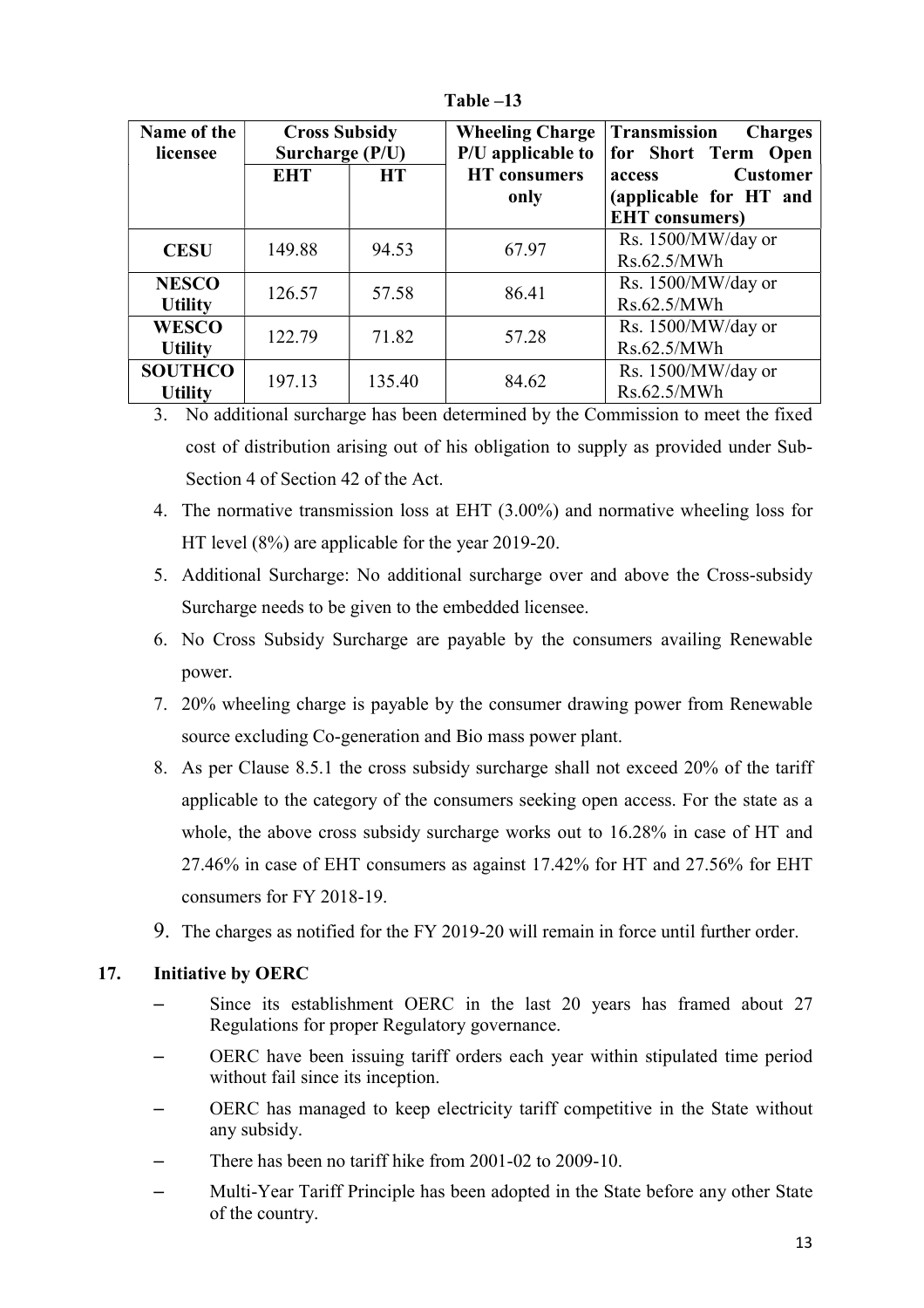- Promoted renewable energy in the State through RPO way back in 2005-06 much before GoI guideline in 2010.
- Regular monitoring of the performance of licensees.
- OERC has made provisions in the tariff order for introduction of Smart Grid/ SCADA in the State.
- Advised DISCOMs to introduce franchisee.
- Advised State Government to invest in development of electrical infrastructure to improve quality of supply.
- Advised State Government to take effective steps to curb theft of electricity in various ways in different levels by posting a dedicated IPS Officer in the rank of IG/ Additional DG in the West Bengal, Andhra Pradesh model to monitor the working of Energy Police station.

## **18. Initiative by the State Government**

**18.1**

- The up valuation of asset of GRIDCO by Rs.1194 Crore and OHPC by Rs.766.20 Crore have been kept in abeyance.
- Moratorium on debt servicing by GRIDCO and OHPC from 2001-02 to 2005-06
- Govt. has declared that GRIDCO and OHPC shall not be entitled to any return on equity till the sector become viable on cash basis of 2005-06
- One bank loan was passed on to GRIDCO and DISCOMs as 70% loan @ 13% interest/annum and balance 30% would be treated as grant.
- Tax free bond @8.5% interest would be granted by State Govt. in respect of PFC and REC loan repayment.
- Govt. would had exempted water cess on the volume of water used by OHPC
- The outstanding dues payable to OHPC by GRIDCO till 31.03.2001 on account of power purchase would be securitized through issue of power bond by GRIDCO & OHPC.
- 18.2 State Govt. is investing substantial amount to improve power supply infrastructure and to provide quality power. Rs.2200.4105 crore has been provided on the budget of FY2019- 20 for the above purpose. The detail particulars are given in the Table 14 given below:

#### **Table -14**

#### **PROPOSED INVESTMENT IN THE POWER SECTOR DURING 2019-20 TO IMPROVE POWER SUPPLY INFRASTURE AND IMPROVE QUALITY OF SUPPLY TO THE CONSUMERS**

| SL.NO.         | <b>NAME OF THE SCHEME</b>                       | <b>PROVISION</b> (Rs. in crore) |
|----------------|-------------------------------------------------|---------------------------------|
|                | <b>RAPDRP</b>                                   | 0.0001                          |
| 2              | Equity share investment in OPTCL                | 55.00                           |
| 3              | <b>Underground Cabling</b>                      | 4.00                            |
| $\overline{4}$ | System Strengthening for Elephant corridor      | 100.00                          |
| 5              | Procurement of equipment, furniture $\&$        | 1.50                            |
|                | fixture for STL Building                        |                                 |
| 6              | <b>Energy Conservation</b>                      | 3.00                            |
| 7              | <b>BSVY</b>                                     | 10.00                           |
| 8              | Biju Gram Jyoti Yojana                          | 75.00                           |
| 9              | <b>RGGVY</b>                                    | 212.50                          |
| 10             | Shifting of transformer located in schools $\&$ | 10.00                           |
|                | Anganwadi Centers                               |                                 |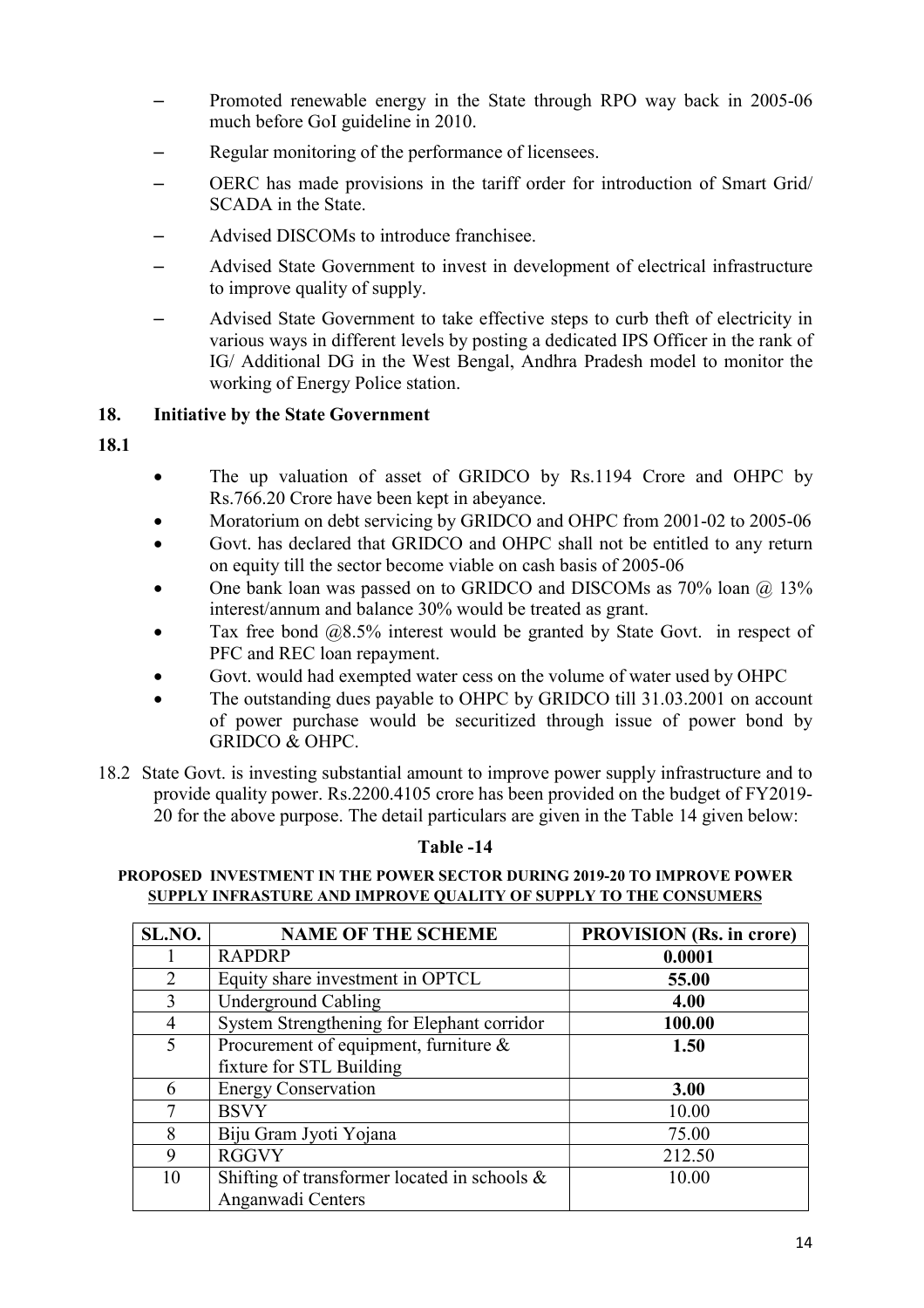| 11  | Construction of 33/11 KV New Grid             | 443.00    |
|-----|-----------------------------------------------|-----------|
|     | Substation                                    |           |
| 12  | State Capital Region Improvement of Power     | 330.00    |
|     | System (SCRIPS)                               |           |
| 13  | Construction of Shakti Bhawan                 | 0.0001    |
| 14  | <b>Redial Ring Conversion Project</b>         | 54.95     |
| 15  | <b>Disaster Response Centre</b>               | 61.33     |
| 16  | Disaster Resilient Power System               | 106.43    |
| 17  | <b>Infrastructure Assistance to GEDCOL</b>    | 10.00     |
| S18 | Equity infusion to OHPC                       | 49.00     |
| 19  | <b>Smart Grid</b>                             | 14.70     |
| 20  | <b>Integrated Power Development Scheme</b>    | 100.00    |
|     | (IPDS)                                        |           |
| 21  | Dindayal Upadhayaya Grama Jyoti               | 240.00    |
|     | Yojana(DDUGJY)                                |           |
| 22  | Equity infusion for OPGC expansion report     | 0.0001    |
| 23  | <b>Odisha Transmission System Improvement</b> | 50.00     |
|     | Project-EAP(JICA)                             |           |
| 24  | Power supply to new bank branches in          | 0.0001    |
|     | unbanked GPS                                  |           |
| 25  | DISCOMs IT infrastructure                     | 20.00     |
| 26  | IEC Activities (NW)                           | 0.30      |
| 27  | <b>UMPPBEDABAHAL</b>                          | 89.70     |
| 28  | <b>AMA GHARE LED Light</b>                    | 10.00     |
| 29  | Sahaj Bijli Har Ghar Yojana (Saubhagya)       | 150.00    |
| 30  | Acquisition of land for GEDCOL                | 0.0001    |
|     | <b>Total</b>                                  | 2200.4105 |

## **19. Overall Investment in the Power Sector upto 2018-19**

 **1.** Investment in power sector upto 2018-19 **(Rs. In crore)**

|                        | <b>Equity</b> | Loan                     | <b>Total</b> |              | <b>Dividend Paid</b>                                      |
|------------------------|---------------|--------------------------|--------------|--------------|-----------------------------------------------------------|
| GRIDCO 576.7114 -<br>( |               |                          | 576.7114     |              | Nil                                                       |
| (II) OPTCL             | 790.01        | $\overline{\phantom{a}}$ | 790.01       |              | Nil                                                       |
| $(III)$ OHPC           | 298.85        | 522.6190                 | 821.4690     |              | N <sub>il</sub>                                           |
| (IV)OPGC               | 1822.4974 -   |                          | 1822.4974    |              |                                                           |
| (Unit-I $&$ II)        |               |                          |              |              | 929.4737 (State Govt. share 51% 736.16 (State sector 51%) |
|                        |               | 893.0237 (AES 49%)       |              |              | 674.92 (AES 49%)                                          |
| Total                  |               | 1822.4974                |              | <b>Total</b> | 1411.08                                                   |

## **OPGC**

- Initial State Govt. investment Rs.450 crore which has increased to 929.4737 crore by now.
- PLF factor of OPGC in 2018-19 is 83.86%
- Dividend paid till 2017-18 is Rs.736.16 crore (declared upto 2016-17)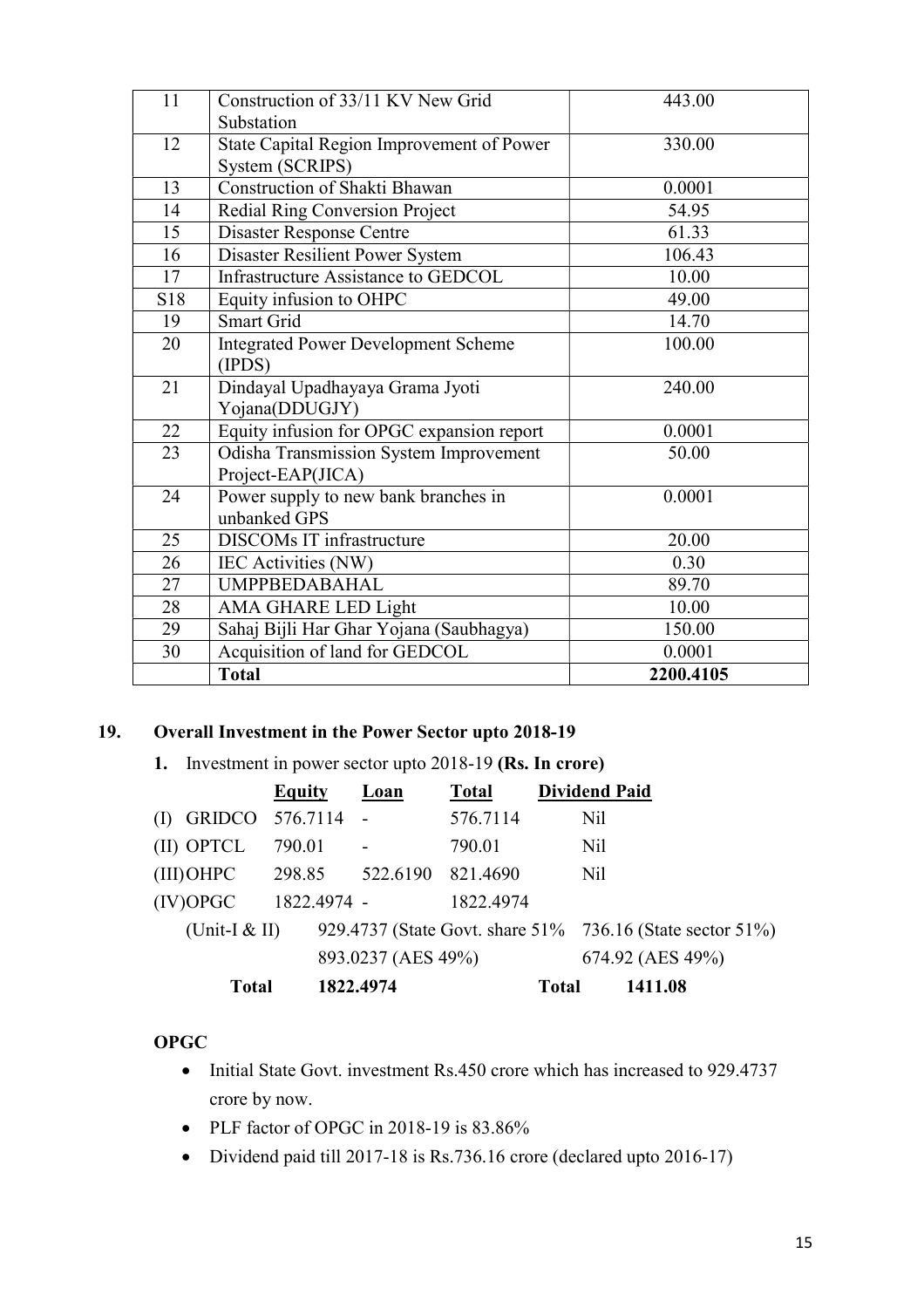Expansion of OPGC by addition of Unit 3 & 4 with installed capacity 1320 MW  $(660X2)$  is Rs.10165 crore which consists of equity of Rs.2541.00 crore  $(25\%$ and Debt Rs.7624.00 crore (75%)

|              |                         | <b>Expenditure already incurred</b>               | To be incurred                                                       | Total (Rs. in crore) |
|--------------|-------------------------|---------------------------------------------------|----------------------------------------------------------------------|----------------------|
|              | <b>Upto March, 2019</b> |                                                   |                                                                      |                      |
| Equity       |                         | 2160.52                                           | 380.48                                                               | 2541.00              |
| Debt         |                         | 6886.48                                           | 737.52                                                               | 7624.00              |
| <b>Total</b> |                         | 9047.00                                           | 1118.00                                                              | 10165.00             |
|              |                         |                                                   | OPGC Unit I IB Thermal Plant (ITPS) 210 W commissioned on 21.12.1994 |                      |
|              |                         |                                                   | OPGC Unit 2 IB Thermal Plant (ITPS) 210 W commissioned on 01.07.1996 |                      |
|              |                         | Net payment of OPGC after tax payment             |                                                                      |                      |
| Year         |                         | Net profit after tax (Rs. in crore)               |                                                                      |                      |
|              | 2012-13                 | 167.43                                            |                                                                      |                      |
|              | 2013-14                 | 127.57                                            |                                                                      |                      |
|              | 2014-15                 | 150.57                                            |                                                                      |                      |
|              | 2015-16                 | 114.83                                            |                                                                      |                      |
|              | 2016-17                 | 67.92                                             |                                                                      |                      |
|              | 2017-18                 | 5.72                                              |                                                                      |                      |
| II.          |                         | Loans outstanding as on 31.03.2018 (Rs. in crore) |                                                                      |                      |
|              | <b>GRIDCO</b>           | 2196.57                                           |                                                                      |                      |
|              | <b>OPTCL</b>            | 415.00                                            |                                                                      |                      |
|              | <b>OHPC</b>             | 1163.19                                           |                                                                      |                      |
|              | <b>OPGC</b>             | 0.00                                              |                                                                      |                      |
|              | <b>TOTAL</b>            | 3774.76                                           |                                                                      |                      |

## **20. Increase in Power Purchase Cost**

20.1 After 1999-2000 it is invariably seen that GIDCO has been purchasing power from different sources at an average cost which is higher than the rate approved by the Commission. As a result, additional burden is being borne by GRIDCO in order to meet the requirement of the consumers of the State. In case of thermal power, cost of coal is a major component and if the price of coal increases, then power purchase cost would be increases. The table below gives a comparative picture of quantum energy, the rate and total power purchase cost approved by the Commission against which the actual quantum of energy purchased, the average rate and the total power purchase costs which are substantially higher.

| Comparison of power purchase cost of GRIDCO Approved by the Commission in the<br><b>ARR vrs. Actual</b> |               |          |                   |               |          |                   |
|---------------------------------------------------------------------------------------------------------|---------------|----------|-------------------|---------------|----------|-------------------|
| <b>COMMISSION's APPROVAL</b><br><b>ACTUAL</b>                                                           |               |          |                   |               |          |                   |
| <b>YEAR</b>                                                                                             | <b>Energy</b> | Rate P/U | <b>Total cost</b> | <b>Energy</b> | Rate P/U | <b>Total cost</b> |
|                                                                                                         | MU            |          | Rs.in Cr.         | <b>MU</b>     |          | Rs.in Cr.         |
| 1999-00                                                                                                 | 10,176.13     | 103.36   | 1,051.82          | 11,197.38     | 104.10   | 1,165.60          |
| 2000-01                                                                                                 | 11,011.39     | 105.76   | 1,164.56          | 12,400.01     | 112.88   | 1,399.72          |
| 2001-02                                                                                                 | 12,345.07     | 94.60    | 1,167.82          | 12,467.03     | 95.27    | 1,187.77          |

| $1$ able-15                                                                   |
|-------------------------------------------------------------------------------|
| Comparison of power purchase cost of GRIDCO Approved by the Commission in the |
| <b>ARR</b> vrs. Actual                                                        |

**Table-15**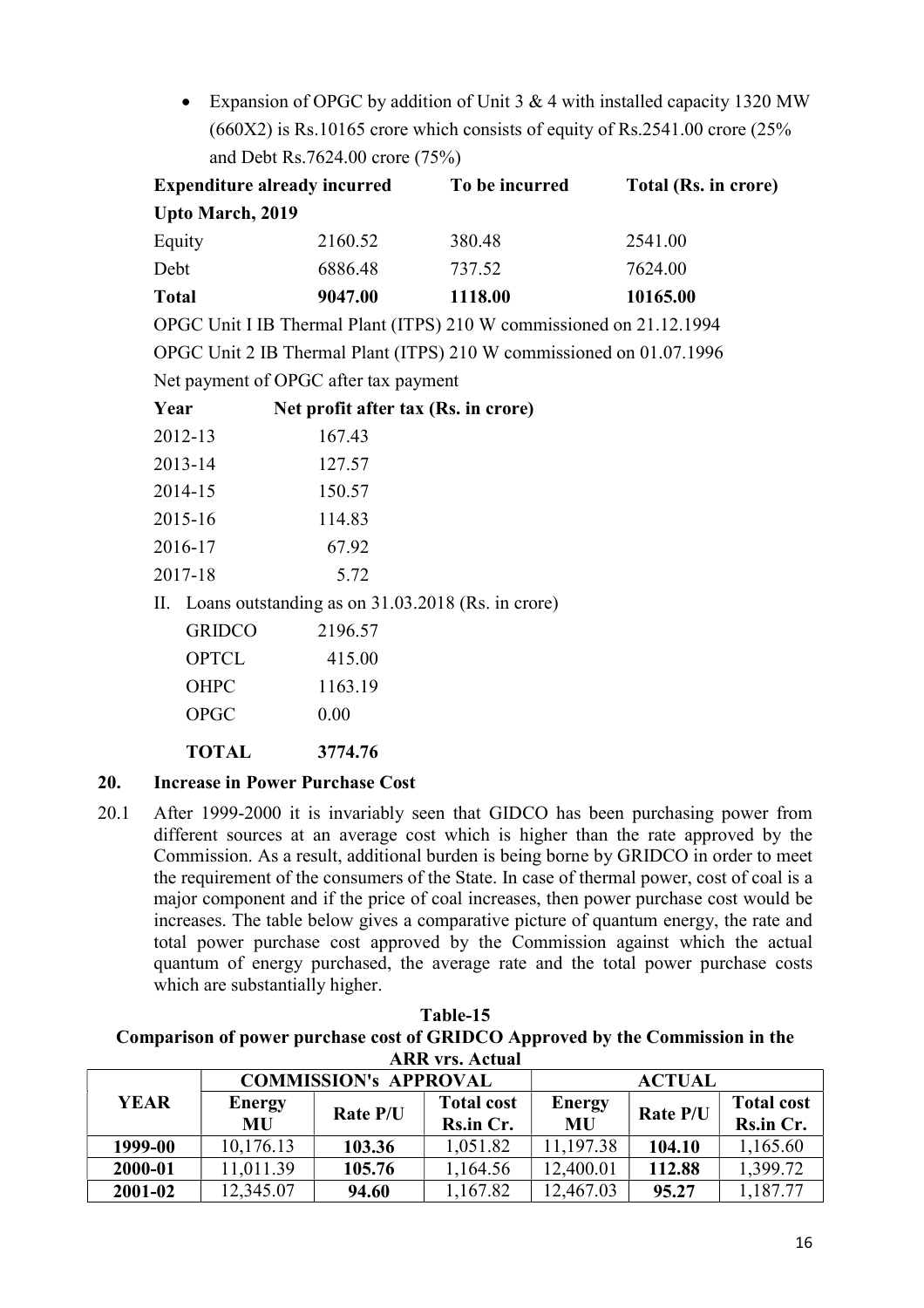|             |                     | <b>COMMISSION's APPROVAL</b> |                                | <b>ACTUAL</b>              |          |                                |
|-------------|---------------------|------------------------------|--------------------------------|----------------------------|----------|--------------------------------|
| <b>YEAR</b> | <b>Energy</b><br>MU | Rate P/U                     | <b>Total cost</b><br>Rs.in Cr. | <b>Energy</b><br><b>MU</b> | Rate P/U | <b>Total cost</b><br>Rs.in Cr. |
| 2002-03     | 13,312.22           | 106.71                       | 1,420.60                       | 12,025.61                  | 133.38   | 1,603.97                       |
| 2003-04     | 14,818.80           | 115.52                       | 1,711.87                       | 15,896.76                  | 100.33   | 1,594.89                       |
| 2004-05     | 17,395.16           | 103.67                       | 1,803.29                       | 17,742.93                  | 97.46    | 1,729.31                       |
| 2005-06     | 16,640.02           | 110.36                       | 1,836.38                       | 16,806.08                  | 120.41   | 2,023.58                       |
| 2006-07     | 15,414.79           | 113.97                       | 1,756.84                       | 18,866.10                  | 117.22   | 2,211.55                       |
| 2007-08     | 17,539.47           | 119.91                       | 2,103.11                       | 20,934.39                  | 119.91   | 2,510.28                       |
| 2008-09     | 18,460.26           | 127.40                       | 2,351.75                       | 20,049.27                  | 149.61   | 2,999.64                       |
| 2009-10     | 19,719.37           | 148.27                       | 2,923.80                       | 20,956.17                  | 196.94   | 4,127.03                       |
| 2010-11     | 21,003.75           | 174.58                       | 3,666.85                       | 22,868.95                  | 197.77   | 4,522.71                       |
| 2011-12     | 23,489.18           | 210.32                       | 4,940.30                       | 22,828.84                  | 228.35   | 5,213.00                       |
| 2012-13     | 24,096.88           | 236.17                       | 5,691.02                       | 24,084.17                  | 236.66   | 5,699.88                       |
| 2013-14     | 24,058.42           | 229.01                       | 5,509.51                       | 25,350.10                  | 244.27   | 6,192.21                       |
| 2014-15     | 25,495.71           | 227.05                       | 5,788.75                       | 25,794.18                  | 222.56   | 5,740.85                       |
| 2015-16     | 25,776.23           | 229.97                       | 5,927.67                       | 25,037.61                  | 247.16   | 6,188.32                       |
| 2016-17     | 25,492.87           | 229.44                       | 5,849.16                       | 25729.54                   | 259.34   | 6672.61                        |
| 2017-18     | 26,051.63           | 246.42                       | 6,419.56                       | 26,030.65                  | 262.47   | 6,832.34                       |
| 2018-19     | 26,803.81           | 259.34                       | 6951.38                        | 27,446.40                  | 266.61   | 7,377.50                       |
| 2019-20     | 28,731.03           | 259.88                       | 7466.64                        |                            |          |                                |

20.2 There is a heavy financial liability of GRIDCO which is the bulk power supplier to distribution companies which may be seen in the below:

## **1. Loans Outstanding as on 31.03.2019 Rs.2196.57 CR.**

**2. Status of Guarantee availed by GRIDCO from Govt. of Odisha Rs.3820.29 Cr. as on 31.05.2019** 

| A: Towards Bonds with @1% One Time Commission to Government            |                      |                           |                      |  |  |
|------------------------------------------------------------------------|----------------------|---------------------------|----------------------|--|--|
| <b>Particulars</b>                                                     | With $@1\%$ One Time |                           | <b>Balance as on</b> |  |  |
|                                                                        | <b>Availed</b>       | <b>Surrendered/Repaid</b> | 31.05.2019           |  |  |
| Government Guarantee                                                   | 1190.350             | 1062.850                  | 127.500              |  |  |
| B:: Towards Term Loan with 0.5% Commission paid annually to Government |                      |                           |                      |  |  |
| <b>Government Guarantee</b>                                            | 7331.00              | 3638.21                   | 3692.79              |  |  |
| <b>Total</b>                                                           | 8521.35              | 4701.06                   | 3820.29              |  |  |

| 3. Losses sustained by GRIDCO Ltd. as on 31.03.2019 Rs.4491.20 Cr. |                                              |                                        |                                       |                                        |                                                        |                                                                            |
|--------------------------------------------------------------------|----------------------------------------------|----------------------------------------|---------------------------------------|----------------------------------------|--------------------------------------------------------|----------------------------------------------------------------------------|
| <b>Particulars</b>                                                 | <b>FY 2014-</b><br>$15$ (As on<br>31.03.2015 | FY 2015-<br>$16$ (As on<br>31.03.2016) | FY 2016-<br>$17(As)$ on<br>31.03.2017 | FY 2017-<br>$18(As)$ on<br>31.03.2018) | FY 2018-<br>$19(As)$ on<br>31.03.2019<br>(Provisional) | <b>Cumulative</b><br><b>Losses</b><br>as on<br>31.03.2019<br>(Provisional) |
| Profit / (Loss)                                                    | (120.35)                                     | (406.66)                               | (378.37)                              | (197.50)                               | (60.73)                                                | (4491.20)                                                                  |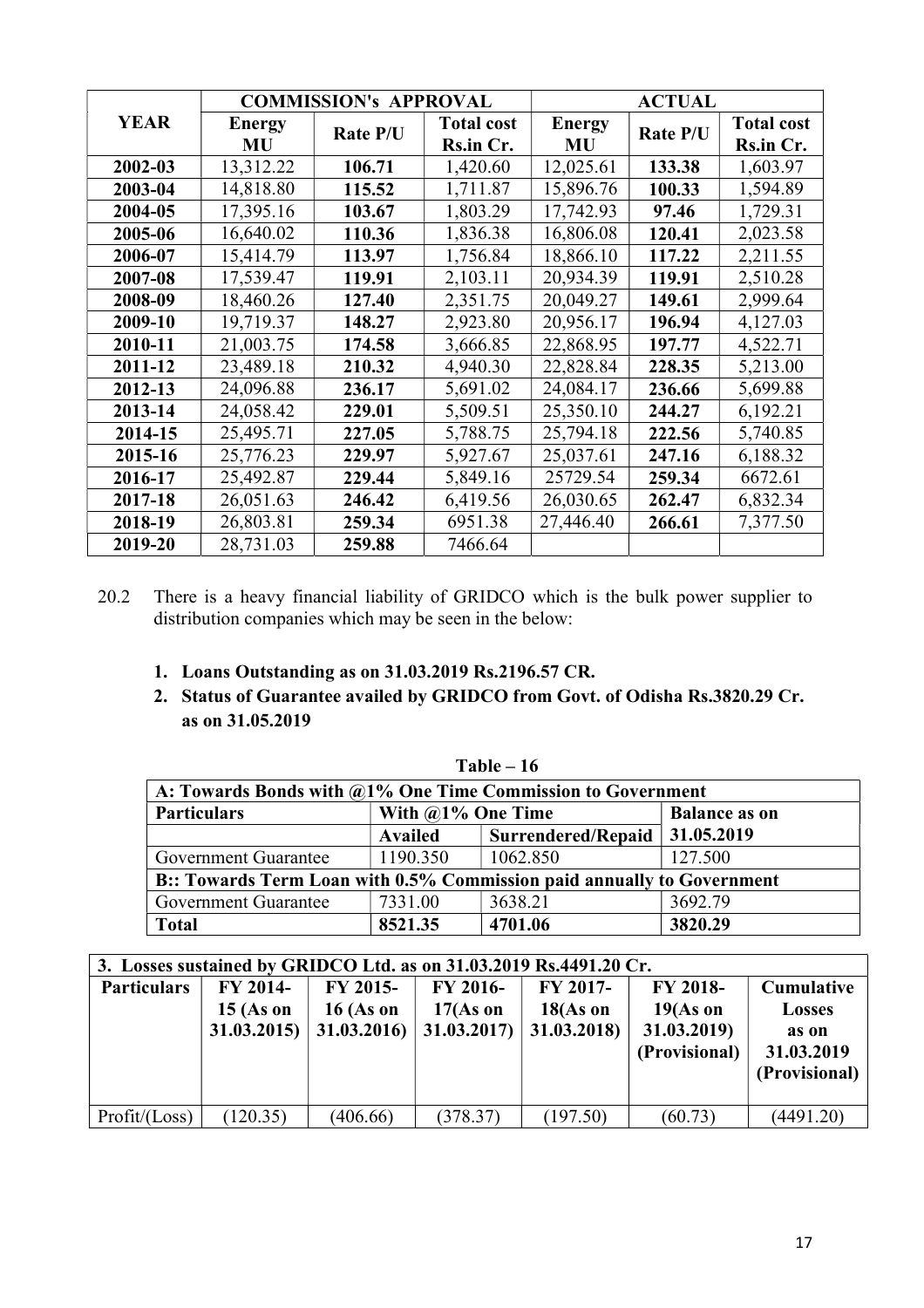| (Provisional)             |                |                |                |                  |             |              |
|---------------------------|----------------|----------------|----------------|------------------|-------------|--------------|
| <b>Particulars</b>        | <b>WESCO</b>   | <b>NESCO</b>   | <b>SOUTHCO</b> | <b>Sub-Total</b> | <b>CESU</b> | <b>Total</b> |
|                           | <b>Utility</b> | <b>Utility</b> | <b>Utility</b> |                  |             |              |
| 1. Bulk Supply            | 1,118.92       | 833.15         | 714.13         | 2,666.20         | 1,075.92    | 3,742.12     |
| Price(BSP) Bills          |                |                |                |                  |             |              |
| 2.A Securitised Dues      | 226.69         | 207.67         | 227.96         | 662.32           | 750.78      | 1,413.10     |
| $2.B.$ DPS                | 58.72          | 87.20          | 32.02          | 177.94           | 526.41      | 704.35       |
| 2. Securitised Dues       | 285.41         | 294.87         | 259.98         | 840.26           | 1,277.19    | 2,117.45     |
| including DPS             |                |                |                |                  |             |              |
| 3.12.50% Power Bond       |                | 48.91          | 146.45         | 195.36           |             | 195.36       |
| Dues $(Rs.400 Cr.)$       |                |                |                |                  |             |              |
| 4. Deferred Credit        |                |                |                |                  | 174.00      | 174.00       |
| 5. Other Dues             | 12.10          | 6.74           | 29.91          | 48.75            | 118.85      | 167.60       |
| including Transfer        |                |                |                |                  |             |              |
| <b>Scheme Receivables</b> |                |                |                |                  |             |              |
| Total( $1+2+3+4+5$ )      | 1,416.43       | 1,183.67       | 1,150.47       | 3,750.57         | 2,645.96    | 6,396.53     |

**4. Outstanding dues payable by the DISCOM utilities to GRIDCO Ltd.(as on 31.03.2019)** 

## **21. The damages caused by the sever cyclonic storm "FANI" causing disaster power supply infrastructure**

21.1 The Extremely Severe Cyclone "FANI" hit Odisha coast on 03.05.2019 and made landfall near Puri with an estimated wind speed of more than 200 kilometers per hour. Extreme wind gusts coupled with maximum storm surges of 1.6 meter height completely ruined the coastal district of Puri and critically affected other districts namely Ganjam, Khurda, Cuttack, Kendrapada, Jagatsinghpur. Jajpur. Bhadrak and Balasore as the system coursed its path northwards. Apart from these 9 districts, Nayagarh, Angul, Dhenkanal, Keonjhar & Mayurbhanj districts are also widely affected. Whirling winds also damaged the electrical infrastructure in Gajapati, Kandhamal & Rayagada districts partially. Electrical infrastructure of the State capital Bhubaneswar and major cities of Puri & Cuttack are totally wiped off.

 Around 7.26 lakh electricity consumers are affected only in above 3 cities and in all 17 districts as much 46.27 lakh consumers are affected. The severity witnessed is considered as more than very severe cyclone 'PHAILIN' struck the coast of Ganjam in 2013 and at par with the Super Cyclone in the year 1999 in the context of damage to power supply infrastructure.

## 21.2 **Damage and Restoration Work**

 Extensive damage occurred to both electrical transmission and distribution infrastructure starting from extra high tension towers, extra high voltage grid stations, high voltage lines & poles, primary sub-stations to low tension poles and lines, which require fresh construction.

As much as 115 nos. 220 K v & 132 KV transmission towers and 250 Kms. transmission lines have been damaged and 31 nos. EI-IV Grids affected due to the cyclone. In distribution sector 26 nos. power transformers 1,13,034 Kms conductor, 12,042 nos. DTRs and 2,19,405 nos. poles have been damaged. The cyclone has affected 441 nos. 33111 KV Sub-stations, 1898 HT feeders, 66,084 DTRs and power supply to around 46, 27, 883 consumers has been disrupted.

Immediately after the cyclone receded, restoration works were taken up on war-footing basis. Manpower was mobilized from other DISCOMs, Electrical Contractors CPUSs, like NTPC, PGCIL & NALCO, Corporate like Tata power and L & T and other State Power Companies from West Bengal, Andhra Pradesh, Kerala & Kamataka. Aound